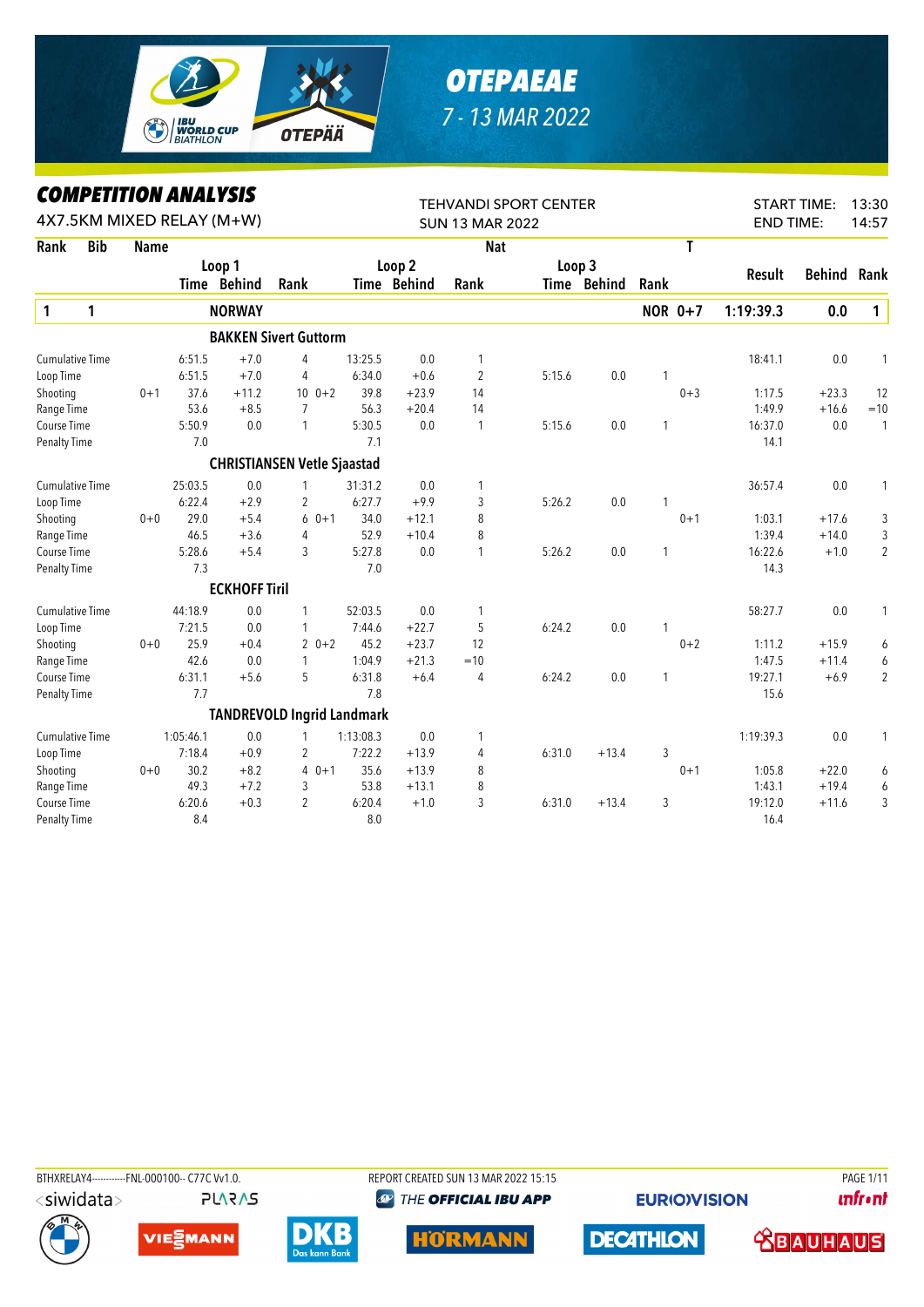| Rank                                | <b>Bib</b>       | <b>Name</b>                                    |                   |                        |                                |                   |                   | <b>Nat</b>                           |        |             |                | T                   |                 |                  |                  |
|-------------------------------------|------------------|------------------------------------------------|-------------------|------------------------|--------------------------------|-------------------|-------------------|--------------------------------------|--------|-------------|----------------|---------------------|-----------------|------------------|------------------|
|                                     |                  |                                                |                   | Loop 1                 |                                |                   | Loop <sub>2</sub> |                                      | Loop 3 |             |                |                     | Result          | Behind           | Rank             |
|                                     |                  |                                                |                   | Time Behind            | Rank                           |                   | Time Behind       | Rank                                 |        | Time Behind | Rank           |                     |                 |                  |                  |
| $\overline{2}$                      | 3                |                                                |                   | <b>SWEDEN</b>          |                                |                   |                   |                                      |        |             | SWE 0+8        |                     | 1:20:01.8       | $+22.5$          | $\overline{2}$   |
|                                     |                  |                                                |                   | <b>NELIN Jesper</b>    |                                |                   |                   |                                      |        |             |                |                     |                 |                  |                  |
| <b>Cumulative Time</b><br>Loop Time |                  |                                                | 6:57.7<br>6:57.7  | $+13.2$<br>$+13.2$     | 9<br>9                         | 13:31.1<br>6:33.4 | $+5.6$<br>0.0     | 4<br>1                               | 5:29.2 | $+13.6$     | 3              |                     | 19:00.3         | $+19.2$          | 3                |
| Shooting                            |                  | $0 + 2$                                        | 40.0              | $+13.6$                | $110+1$                        | 31.4              | $+15.5$           | 6                                    |        |             |                | $0 + 3$             | 1:11.5          | $+17.3$          | 9                |
| Range Time                          |                  |                                                | 59.0              | $+13.9$                | 11                             | 50.7              | $+14.8$           | 6                                    |        |             |                |                     | 1:49.7          | $+16.4$          | 9                |
| Course Time                         |                  |                                                | 5:51.6            | $+0.7$                 | 3                              | 5:36.2            | $+5.7$            | 5                                    | 5:29.2 | $+13.6$     | 3              |                     | 16:57.0         | $+20.0$          | 3                |
| <b>Penalty Time</b>                 |                  |                                                | 7.1               |                        |                                | 6.4               |                   |                                      |        |             |                |                     | 13.5            |                  |                  |
|                                     |                  |                                                |                   |                        | <b>PONSILUOMA Martin</b>       |                   |                   |                                      |        |             |                |                     |                 |                  |                  |
| <b>Cumulative Time</b>              |                  |                                                | 25:32.0           | $+28.5$                | 4                              | 31:49.8           | $+18.6$           | 3                                    |        |             |                |                     | 37:20.1         | $+22.7$          | 3                |
| Loop Time<br>Shooting               |                  | $0 + 2$                                        | 6:31.7<br>44.1    | $+12.2$<br>$+20.5$     | 4<br>$160+0$                   | 6:17.8<br>23.9    | 0.0<br>$+2.0$     | $\mathbf{1}$<br>3                    | 5:30.3 | $+4.1$      | 3              | $0 + 2$             | 1:08.0          | $+22.5$          | 7                |
| Range Time                          |                  |                                                | 1:01.9            | $+19.0$                | 14                             | 42.5              | 0.0               | $=1$                                 |        |             |                |                     | 1:44.4          | $+19.0$          | $\overline{7}$   |
| Course Time                         |                  |                                                | 5:23.2            | 0.0                    | $\mathbf{1}$                   | 5:28.1            | $+0.3$            | 2                                    | 5:30.3 | $+4.1$      | 3              |                     | 16:21.6         | 0.0              | 1                |
| <b>Penalty Time</b>                 |                  |                                                | 6.5               |                        |                                | 7.1               |                   |                                      |        |             |                |                     | 13.7            |                  |                  |
|                                     |                  |                                                |                   | <b>PERSSON Linn</b>    |                                |                   |                   |                                      |        |             |                |                     |                 |                  |                  |
| <b>Cumulative Time</b>              |                  |                                                | 44:44.5           | $+25.6$                | $\overline{2}$                 | 52:24.6           | $+21.1$           | 2                                    |        |             |                |                     | 58:59.4         | $+31.7$          | 2                |
| Loop Time                           |                  |                                                | 7:24.4            | $+2.9$                 | 3                              | 7:40.1            | $+18.2$           | 4                                    | 6:34.8 | $+10.6$     | 6              |                     |                 |                  |                  |
| Shooting                            |                  | $0 + 0$                                        | 27.8<br>47.9      | $+2.3$<br>$+5.3$       | 5<br>$0 + 1$<br>$=$ 5          | 32.0<br>51.4      | $+10.5$<br>$+7.8$ | 6<br>$\overline{7}$                  |        |             |                | $0 + 1$             | 59.9<br>1:39.3  | $+4.6$<br>$+3.2$ | 3<br>4           |
| Range Time<br>Course Time           |                  |                                                | 6:28.7            | $+3.2$                 | $\overline{2}$                 | 6:40.8            | $+15.4$           | 9                                    | 6:34.8 | $+10.6$     | 6              |                     | 19:44.3         | $+24.1$          | 6                |
| <b>Penalty Time</b>                 |                  |                                                | 7.8               |                        |                                | 7.8               |                   |                                      |        |             |                |                     | 15.6            |                  |                  |
|                                     |                  |                                                |                   | <b>OEBERG Elvira</b>   |                                |                   |                   |                                      |        |             |                |                     |                 |                  |                  |
| <b>Cumulative Time</b>              |                  |                                                | 1:06:35.9         | $+49.8$                | $\overline{2}$                 | 1:13:44.2         | $+35.9$           | 2                                    |        |             |                |                     | 1:20:01.8       | $+22.5$          | 2                |
| Loop Time                           |                  |                                                | 7:36.5            | $+19.0$                | $\overline{7}$                 | 7:08.3            | 0.0               | $\mathbf{1}$                         | 6:17.6 | 0.0         | 1              |                     |                 |                  |                  |
| Shooting                            |                  | $0 + 2$                                        | 41.0              | $+19.0$                | $120+0$                        | 22.6              | $+0.9$            | 2                                    |        |             |                | $0 + 2$             | 1:03.6          | $+19.8$          | 4                |
| Range Time                          |                  |                                                | 59.1              | $+17.0$                | 10                             | 40.7              | 0.0               | 1                                    |        |             |                |                     | 1:39.8          | $+16.1$          | 3                |
| Course Time<br><b>Penalty Time</b>  |                  |                                                | 6:29.3<br>8.1     | $+9.0$                 | 5                              | 6:20.3<br>7.3     | $+0.9$            | 2                                    | 6:17.6 | 0.0         | 1              |                     | 19:07.2<br>15.5 | $+6.8$           | 2                |
| 3                                   | $\boldsymbol{2}$ |                                                |                   | <b>FRANCE</b>          |                                |                   |                   |                                      |        |             |                | FRA 0+6             | 1:20:13.9       | $+34.6$          | 3                |
|                                     |                  |                                                |                   | <b>DESTHIEUX Simon</b> |                                |                   |                   |                                      |        |             |                |                     |                 |                  |                  |
| <b>Cumulative Time</b>              |                  |                                                | 6:46.3            | $+1.8$                 | 2                              | 13:31.8           | $+6.3$            | 6                                    |        |             |                |                     | 18:59.6         | $+18.5$          | $\overline{2}$   |
| Loop Time                           |                  |                                                | 6:46.3            | $+1.8$                 | $\overline{2}$                 | 6:45.5            | $+12.1$           | 11                                   | 5:27.8 | $+12.2$     | $\overline{2}$ |                     |                 |                  |                  |
| Shooting                            |                  | $0 + 0$                                        | 29.5              | $+3.1$                 | $30+3$                         | 44.8              | $+28.9$           | 18                                   |        |             |                | $0 + 3$             | 1:14.3          | $+20.1$          | 10               |
| Range Time                          |                  |                                                | 46.9              | $+1.8$                 | $\overline{2}$                 | 1:02.4            | $+26.5$           | 17                                   |        |             |                |                     | 1:49.3          | $+16.0$          | 8                |
| Course Time                         |                  |                                                | 5:51.8<br>7.5     | $+0.9$                 | $\overline{4}$                 | 5:36.1<br>6.9     | $+5.6$            | 4                                    | 5:27.8 | $+12.2$     | $\overline{2}$ |                     | 16:55.7<br>14.5 | $+18.7$          | 2                |
| <b>Penalty Time</b>                 |                  |                                                |                   |                        | <b>FILLON MAILLET Quentin</b>  |                   |                   |                                      |        |             |                |                     |                 |                  |                  |
|                                     |                  |                                                |                   |                        |                                |                   |                   |                                      |        |             |                |                     |                 |                  |                  |
| <b>Cumulative Time</b><br>Loop Time |                  |                                                | 25:19.1<br>6:19.5 | $+15.6$<br>0.0         | 2<br>1                         | 31:40.9<br>6:21.8 | $+9.7$<br>$+4.0$  | 2<br>2                               | 5:37.0 | $+10.8$     | 5              |                     | 37:17.9         | $+20.5$          | $\overline{c}$   |
| Shooting                            |                  | $0 + 0$                                        | 31.2              | $+7.6$                 | $70+0$                         | 26.0              | $+4.1$            | 4                                    |        |             |                | $0 + 0$             | 57.2            | $+11.7$          | $\overline{c}$   |
| Range Time                          |                  |                                                | 48.4              | $+5.5$                 | 8                              | 44.0              | $+1.5$            | 4                                    |        |             |                |                     | 1:32.4          | $+7.0$           | $\overline{2}$   |
| Course Time                         |                  |                                                | 5:23.5            | $+0.3$                 | $\overline{2}$                 | 5:30.4            | $+2.6$            | 3                                    | 5:37.0 | $+10.8$     | 5              |                     | 16:30.9         | $+9.3$           | 3                |
| <b>Penalty Time</b>                 |                  |                                                | 7.5               |                        |                                | 7.4               |                   |                                      |        |             |                |                     | 14.9            |                  |                  |
|                                     |                  |                                                |                   | <b>CHEVALIER Chloe</b> |                                |                   |                   |                                      |        |             |                |                     |                 |                  |                  |
| <b>Cumulative Time</b><br>Loop Time |                  |                                                | 45:09.2<br>7:51.3 | $+50.3$<br>$+29.8$     | 3<br>12                        | 52:39.7<br>7:30.5 | $+36.2$<br>$+8.6$ | 3<br>3                               | 6:39.1 | $+14.9$     | 9              |                     | 59:18.8         | $+51.1$          | 3                |
| Shooting                            |                  | $0 + 2$                                        | 53.5              | $+28.0$                | $160+0$                        | 28.9              | $+7.4$            | 3                                    |        |             |                | $0 + 2$             | 1:22.4          | $+27.1$          | 13               |
| Range Time                          |                  |                                                | 1:12.6            | $+30.0$                | 15                             | 48.4              | $+4.8$            | 3                                    |        |             |                |                     | 2:01.0          | $+24.9$          | 13               |
| Course Time                         |                  |                                                | 6:30.4            | $+4.9$                 | 4                              | 6:34.1            | $+8.7$            | 6                                    | 6:39.1 | $+14.9$     | 9              |                     | 19:43.6         | $+23.4$          | 5                |
| <b>Penalty Time</b>                 |                  |                                                | 8.2               |                        |                                | 7.9               |                   |                                      |        |             |                |                     | 16.2            |                  |                  |
|                                     |                  |                                                |                   |                        | <b>BRAISAZ-BOUCHET Justine</b> |                   |                   |                                      |        |             |                |                     |                 |                  |                  |
| <b>Cumulative Time</b>              |                  |                                                | 1:06:36.3         | $+50.2$                | 3                              | 1:13:53.2         | $+44.9$           | 3                                    |        |             |                |                     | 1:20:13.9       | $+34.6$          | 3                |
| Loop Time<br>Shooting               |                  | $0 + 0$                                        | 7:17.5<br>32.0    | 0.0<br>$+10.0$         | 1<br>$60+1$                    | 7:16.9<br>32.5    | $+8.6$<br>$+10.8$ | $\overline{2}$<br>$\overline{7}$     | 6:20.7 | $+3.1$      | $\overline{2}$ | $0 + 1$             | 1:04.5          | $+20.7$          | 5                |
| Range Time                          |                  |                                                | 49.9              | $+7.8$                 | $=4$                           | 50.2              | $+9.5$            | 6                                    |        |             |                |                     | 1:40.1          | $+16.4$          | 4                |
| Course Time                         |                  |                                                | 6:20.3            | 0.0                    | 1                              | 6:19.4            | $0.0\,$           | 1                                    | 6:20.7 | $+3.1$      | $\overline{2}$ |                     | 19:00.4         | $0.0\,$          | 1                |
| Penalty Time                        |                  |                                                | 7.3               |                        |                                | 7.3               |                   |                                      |        |             |                |                     | 14.6            |                  |                  |
|                                     |                  | BTHXRELAY4------------FNL-000100-- C77C Vv1.0. |                   |                        |                                |                   |                   | REPORT CREATED SUN 13 MAR 2022 15:15 |        |             |                |                     |                 |                  | <b>PAGE 2/11</b> |
|                                     | $<$ siwidata $>$ |                                                |                   | <b>PLARAS</b>          |                                | $\bigcirc$        |                   | THE OFFICIAL IBU APP                 |        |             |                | <b>EURIO)VISION</b> |                 |                  | <b>unfr</b> •nt  |
|                                     |                  |                                                |                   |                        |                                |                   |                   |                                      |        |             |                |                     |                 |                  |                  |

**DECATHLON** 





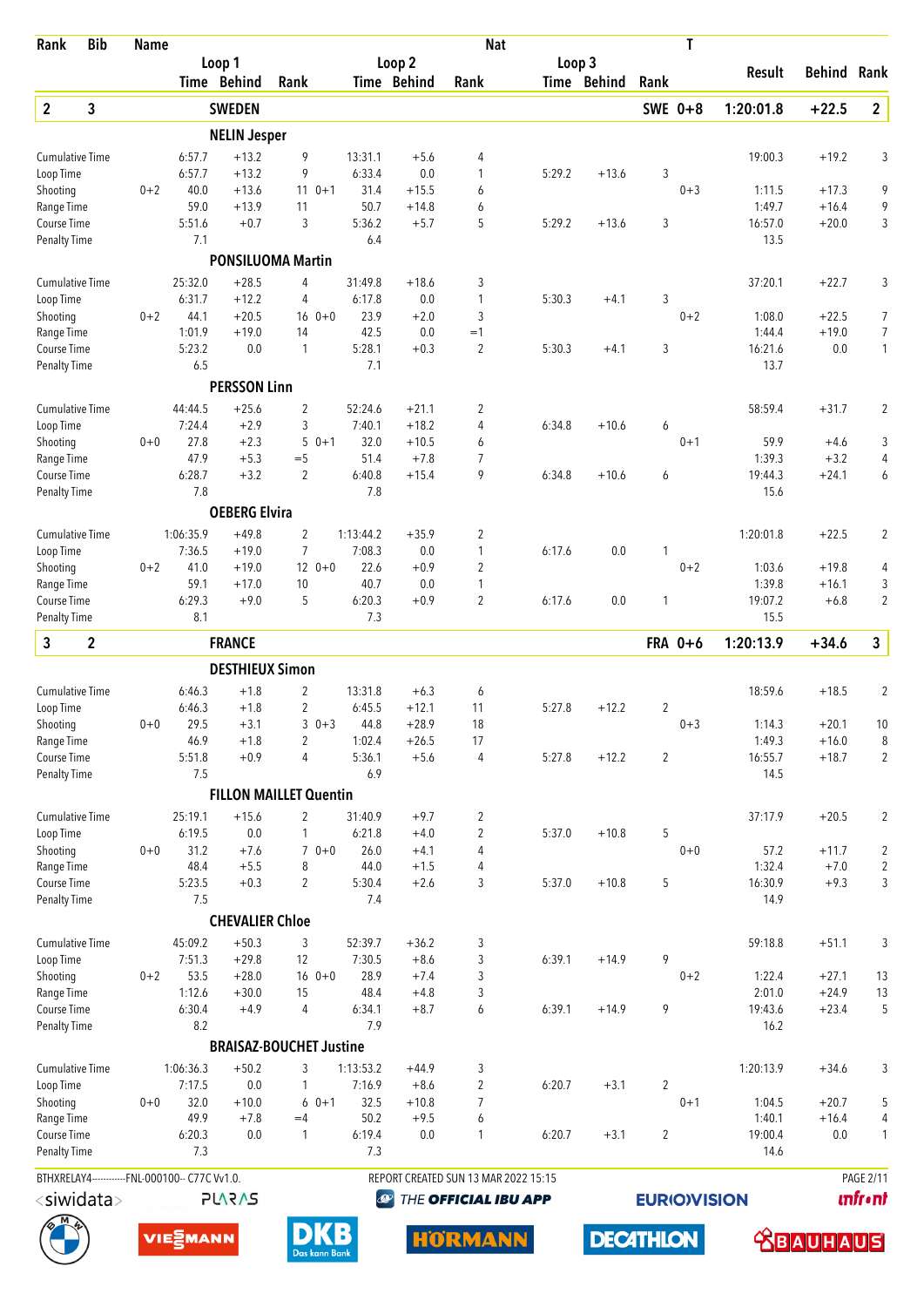| Rank                                | <b>Bib</b>              | <b>Name</b> |                                                |                         |                     |                   |                       | <b>Nat</b>                           |        |             |                     | T       |                   |                      |                         |
|-------------------------------------|-------------------------|-------------|------------------------------------------------|-------------------------|---------------------|-------------------|-----------------------|--------------------------------------|--------|-------------|---------------------|---------|-------------------|----------------------|-------------------------|
|                                     |                         |             |                                                | Loop 1<br>Time Behind   | Rank                |                   | Loop 2<br>Time Behind | Rank                                 | Loop 3 | Time Behind | Rank                |         | Result            | <b>Behind Rank</b>   |                         |
| 4                                   | 4                       |             |                                                | <b>GERMANY</b>          |                     |                   |                       |                                      |        |             | GER 0+6             |         | 1:21:33.0         | $+1:53.7$            | 4                       |
|                                     |                         |             |                                                | <b>REES Roman</b>       |                     |                   |                       |                                      |        |             |                     |         |                   |                      |                         |
|                                     |                         |             |                                                |                         |                     |                   |                       |                                      |        |             |                     |         |                   |                      |                         |
| <b>Cumulative Time</b><br>Loop Time |                         |             | 7:20.1<br>7:20.1                               | $+35.6$<br>$+35.6$      | 18<br>18            | 14:16.2<br>6:56.1 | $+50.7$<br>$+22.7$    | 14<br>14                             | 5:41.8 | $+26.2$     | $\overline{7}$      |         | 19:58.0           | $+1:16.9$            | 13                      |
| Shooting                            |                         | $0 + 2$     | 1:04.6                                         | $+38.2$                 | $20 \t 0+3$         | 57.3              | $+41.4$               | 20                                   |        |             |                     | $0 + 5$ | 2:02.0            | $+1:07.8$            | 20                      |
| Range Time                          |                         |             | 1:22.0                                         | $+36.9$                 | 20                  | 1:15.6            | $+39.7$               | 20                                   |        |             |                     |         | 2:37.6            | $+1:04.3$            | 20                      |
| Course Time                         |                         |             | 5:51.2                                         | $+0.3$                  | $\overline{2}$      | 5:34.6            | $+4.1$                | 2                                    | 5:41.8 | $+26.2$     | $\overline{7}$      |         | 17:07.6           | $+30.6$              | 6                       |
| <b>Penalty Time</b>                 |                         |             | 6.8                                            |                         |                     | 5.9               |                       |                                      |        |             |                     |         | 12.7              |                      |                         |
|                                     |                         |             |                                                | <b>DOLL Benedikt</b>    |                     |                   |                       |                                      |        |             |                     |         |                   |                      |                         |
| <b>Cumulative Time</b>              |                         |             | 26:31.2                                        | $+1:27.7$               | 11                  | 33:09.4           | $+1:38.2$             | 9                                    |        |             |                     |         | 38:39.6           | $+1:42.2$            | 6                       |
| Loop Time                           |                         |             | 6:33.2                                         | $+13.7$                 | 6                   | 6:38.2            | $+20.4$               | 5                                    | 5:30.2 | $+4.0$      | $\overline{2}$      |         |                   |                      |                         |
| Shooting                            |                         | $0 + 0$     | 28.8                                           | $+5.2$                  | 5<br>$0 + 1$        | 36.7              | $+14.8$               | 12                                   |        |             |                     | $0 + 1$ | 1:05.6            | $+20.1$              | 5                       |
| Range Time                          |                         |             | 47.6                                           | $+4.7$                  | $=6$<br>9           | 54.7              | $+12.2$               | 12<br>5                              |        |             |                     |         | 1:42.3            | $+16.9$              | 6                       |
| Course Time<br><b>Penalty Time</b>  |                         |             | 5:39.2<br>6.3                                  | $+16.0$                 |                     | 5:37.3<br>6.1     | $+9.5$                |                                      | 5:30.2 | $+4.0$      | $\overline{2}$      |         | 16:46.7<br>12.5   | $+25.1$              | 4                       |
|                                     |                         |             |                                                | <b>VOIGT Vanessa</b>    |                     |                   |                       |                                      |        |             |                     |         |                   |                      |                         |
|                                     |                         |             |                                                |                         |                     |                   |                       |                                      |        |             |                     |         |                   |                      |                         |
| <b>Cumulative Time</b><br>Loop Time |                         |             | 46:04.3<br>7:24.7                              | $+1:45.4$<br>$+3.2$     | 5<br>4              | 53:31.5<br>7:27.2 | $+1:28.0$<br>$+5.3$   | 5<br>2                               | 6:36.4 | $+12.2$     | 8                   |         | 1:00:07.9         | $+1:40.2$            | 5                       |
| Shooting                            |                         | $0 + 0$     | 29.3                                           | $+3.8$                  | $60+0$              | 30.4              | $+8.9$                | 4                                    |        |             |                     | $0 + 0$ | 59.8              | $+4.5$               | $\overline{2}$          |
| Range Time                          |                         |             | 47.7                                           | $+5.1$                  | 4                   | 49.3              | $+5.7$                | 5                                    |        |             |                     |         | 1:37.0            | $+0.9$               | $\overline{2}$          |
| Course Time                         |                         |             | 6:29.6                                         | $+4.1$                  | 3                   | 6:30.3            | $+4.9$                | $\overline{2}$                       | 6:36.4 | $+12.2$     | 8                   |         | 19:36.3           | $+16.1$              | 4                       |
| <b>Penalty Time</b>                 |                         |             | 7.4                                            |                         |                     | 7.5               |                       |                                      |        |             |                     |         | 15.0              |                      |                         |
|                                     |                         |             |                                                | <b>HERRMANN Denise</b>  |                     |                   |                       |                                      |        |             |                     |         |                   |                      |                         |
| <b>Cumulative Time</b>              |                         |             | 1:07:31.7                                      | $+1:45.6$               | 4                   | 1:14:52.3         | $+1:44.0$             | 4                                    |        |             |                     |         | 1:21:33.0         | $+1:53.7$            | 4                       |
| Loop Time                           |                         |             | 7:23.8                                         | $+6.3$                  | 4                   | 7:20.6            | $+12.3$               | 3                                    | 6:40.7 | $+23.1$     | 5                   |         |                   |                      |                         |
| Shooting                            |                         | $0 + 0$     | 31.3                                           | $+9.3$                  | 5<br>$0 + 0$        | 24.7              | $+3.0$                | 4                                    |        |             |                     | $0 + 0$ | 56.1              | $+12.3$              | $\overline{\mathbf{c}}$ |
| Range Time                          |                         |             | 49.9                                           | $+7.8$                  | $=4$                | 43.4              | $+2.7$                | 3                                    |        |             |                     |         | 1:33.3            | $+9.6$               | $\boldsymbol{2}$        |
| Course Time<br><b>Penalty Time</b>  |                         |             | 6:26.4<br>7.4                                  | $+6.1$                  | 3                   | 6:29.6<br>7.5     | $+10.2$               | 5                                    | 6:40.7 | $+23.1$     | 5                   |         | 19:36.7<br>15.0   | $+36.3$              | 5                       |
| 5                                   | $\overline{\mathbf{z}}$ |             |                                                | <b>CZECH REPUBLIC</b>   |                     |                   |                       |                                      |        |             | $CZE$ 0+8           |         | 1:22:13.9         | $+2:34.6$            | 5                       |
|                                     |                         |             |                                                | <b>KRCMAR Michal</b>    |                     |                   |                       |                                      |        |             |                     |         |                   |                      |                         |
|                                     |                         |             |                                                |                         |                     |                   |                       |                                      |        |             |                     |         |                   |                      |                         |
| <b>Cumulative Time</b><br>Loop Time |                         |             | 7:19.7<br>7:19.7                               | $+35.2$<br>$+35.2$      | 17<br>17            | 14:03.4<br>6:43.7 | $+37.9$<br>$+10.3$    | 13<br>9                              | 5:39.5 | $+23.9$     | 5                   |         | 19:42.9           | $+1:01.8$            | 11                      |
| Shooting                            |                         | $0 + 3$     | 1:03.0                                         | $+36.6$                 | $190+3$             | 44.0              | $+28.1$               | 16                                   |        |             |                     | $0 + 6$ | 1:47.1            | $+52.9$              | 18                      |
| Range Time                          |                         |             | 1:21.3                                         | $+36.2$                 | 19                  | 1:02.2            | $+26.3$               | 16                                   |        |             |                     |         | 2:23.5            | $+50.2$              | 18                      |
| Course Time                         |                         |             | 5:52.1                                         | $+1.2$                  | 5                   | 5:35.5            | $+5.0$                | 3                                    | 5:39.5 | $+23.9$     | 5                   |         | 17:07.1           | $+30.1$              | 5                       |
| <b>Penalty Time</b>                 |                         |             | 6.2                                            |                         |                     | 5.9               |                       |                                      |        |             |                     |         | 12.2              |                      |                         |
|                                     |                         |             |                                                | <b>STVRTECKY Jakub</b>  |                     |                   |                       |                                      |        |             |                     |         |                   |                      |                         |
| <b>Cumulative Time</b>              |                         |             | 26:18.1                                        | $+1:14.6$               | 9                   | 33:03.4           | $+1:32.2$             | 8                                    |        |             |                     |         | 38:39.2           | $+1:41.8$            | 5                       |
| Loop Time                           |                         |             | 6:35.2                                         | $+15.7$                 | 7                   | 6:45.3            | $+27.5$               | 9                                    | 5:35.8 | $+9.6$      | 4                   |         |                   |                      |                         |
| Shooting                            |                         | $0 + 0$     | 31.9                                           | $+8.3$                  | $80+0$              | 38.2              | $+16.3$               | 13                                   |        |             |                     | $0 + 0$ | 1:10.1            | $+24.6$              | 10                      |
| Range Time<br>Course Time           |                         |             | 50.1<br>5:37.9                                 | $+7.2$<br>$+14.7$       | 9<br>$\overline{7}$ | 56.7<br>5:42.1    | $+14.2$<br>$+14.3$    | 13<br>7                              | 5:35.8 | $+9.6$      | $\overline{4}$      |         | 1:46.8<br>16:55.8 | $+21.4$<br>$+34.2$   | 9<br>6                  |
| <b>Penalty Time</b>                 |                         |             | 7.2                                            |                         |                     | 6.5               |                       |                                      |        |             |                     |         | 13.7              |                      |                         |
|                                     |                         |             |                                                | <b>DAVIDOVA Marketa</b> |                     |                   |                       |                                      |        |             |                     |         |                   |                      |                         |
|                                     |                         |             |                                                | $+1:42.6$               | 4                   |                   |                       |                                      |        |             |                     |         |                   |                      |                         |
| <b>Cumulative Time</b><br>Loop Time |                         |             | 46:01.5<br>7:22.3                              | $+0.8$                  | $\overline{2}$      | 53:23.4<br>7:21.9 | $+1:19.9$<br>$0.0\,$  | 4<br>1                               | 6:29.3 | $+5.1$      | 3                   |         | 59:52.7           | $+1:25.0$            | 4                       |
| Shooting                            |                         | $0 + 0$     | 31.0                                           | $+5.5$                  | $90+0$              | 30.9              | $+9.4$                | 5                                    |        |             |                     | $0 + 0$ | 1:01.9            | $+6.6$               | 4                       |
| Range Time                          |                         |             | 49.3                                           | $+6.7$                  | 7                   | 49.1              | $+5.5$                | 4                                    |        |             |                     |         | 1:38.4            | $+2.3$               | 3                       |
| Course Time                         |                         |             | 6:25.5                                         | 0.0                     | $\mathbf{1}$        | 6:25.4            | $0.0\,$               | 1                                    | 6:29.3 | $+5.1$      | 3                   |         | 19:20.2           | $0.0\,$              | $\mathbf{1}$            |
| <b>Penalty Time</b>                 |                         |             | 7.5                                            |                         |                     | 7.4               |                       |                                      |        |             |                     |         | 14.9              |                      |                         |
|                                     |                         |             |                                                | <b>JISLOVA Jessica</b>  |                     |                   |                       |                                      |        |             |                     |         |                   |                      |                         |
| <b>Cumulative Time</b>              |                         |             | 1:07:40.7                                      | $+1:54.6$               | 5                   | 1:15:18.2         | $+2:09.9$             | 5                                    |        |             |                     |         | 1:22:13.9         | $+2:34.6$            | 5                       |
| Loop Time                           |                         |             | 7:48.0                                         | $+30.5$                 | 8                   | 7:37.5            | $+29.2$               | 6                                    | 6:55.7 | $+38.1$     | 8                   |         |                   |                      |                         |
| Shooting                            |                         | $0 + 1$     | 39.0                                           | $+17.0$                 | $100 + 1$           | 31.9              | $+10.2$               | 6                                    |        |             |                     | $0 + 2$ | 1:11.0            | $+27.2$              | 8                       |
| Range Time<br>Course Time           |                         |             | 56.7<br>6:43.7                                 | $+14.6$<br>$+23.4$      | 8<br>9              | 52.0<br>6:38.3    | $+11.3$<br>$+18.9$    | 7<br>$\overline{7}$                  | 6:55.7 | $+38.1$     | 8                   |         | 1:48.7<br>20:17.7 | $+25.0$<br>$+1:17.3$ | $\overline{7}$<br>8     |
| <b>Penalty Time</b>                 |                         |             | 7.5                                            |                         |                     | 7.2               |                       |                                      |        |             |                     |         | 14.7              |                      |                         |
|                                     |                         |             | BTHXRELAY4------------FNL-000100-- C77C Vv1.0. |                         |                     |                   |                       | REPORT CREATED SUN 13 MAR 2022 15:15 |        |             |                     |         |                   |                      | <b>PAGE 3/11</b>        |
| $<$ siwidata $>$                    |                         |             |                                                | <b>PLARAS</b>           |                     | $\bigcirc$        |                       | THE OFFICIAL IBU APP                 |        |             | <b>EURIO)VISION</b> |         |                   |                      | <b>unfr</b> •nt         |
|                                     |                         |             |                                                |                         |                     |                   |                       |                                      |        |             |                     |         |                   |                      |                         |

**DECATHLON** 





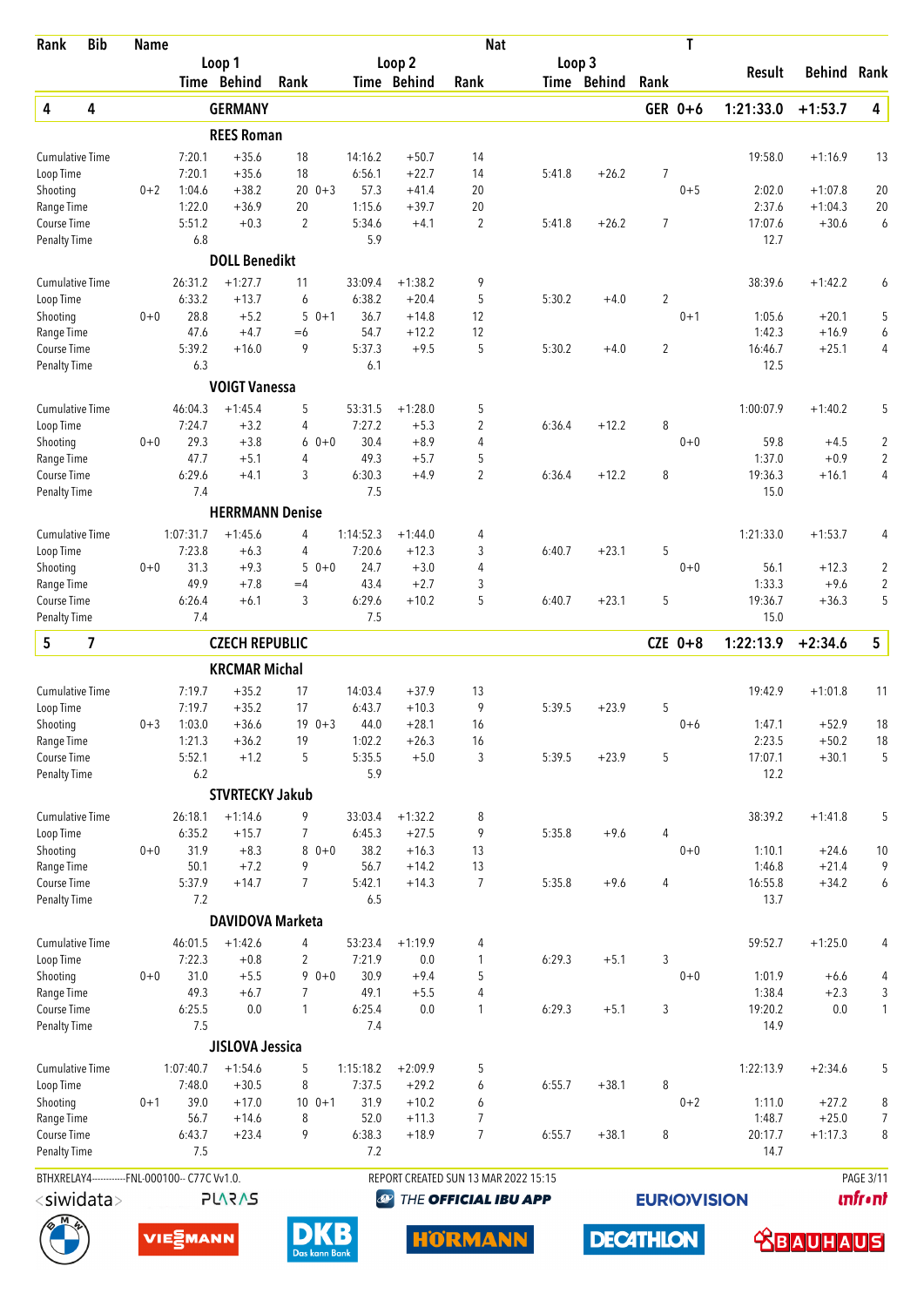| Rank                      | <b>Bib</b>       | <b>Name</b> |                                                |                         |                              |                  |                    | <b>Nat</b>                           |        |             | T               |                     |                      |                  |
|---------------------------|------------------|-------------|------------------------------------------------|-------------------------|------------------------------|------------------|--------------------|--------------------------------------|--------|-------------|-----------------|---------------------|----------------------|------------------|
|                           |                  |             |                                                | Loop 1                  |                              |                  | Loop 2             |                                      | Loop 3 |             |                 | <b>Result</b>       | Behind               | Rank             |
|                           |                  |             |                                                | Time Behind             | Rank                         |                  | <b>Time Behind</b> | Rank                                 |        | Time Behind | Rank            |                     |                      |                  |
| 6                         | 13               |             |                                                | <b>SLOVAKIA</b>         |                              |                  |                    |                                      |        |             | <b>SVK 0+10</b> | 1:23:10.0           | $+3:30.7$            | $\pmb{6}$        |
|                           |                  |             |                                                | <b>SIMA Michal</b>      |                              |                  |                    |                                      |        |             |                 |                     |                      |                  |
| <b>Cumulative Time</b>    |                  |             | 6:44.5                                         | 0.0                     | 1                            | 13:29.0          | $+3.5$             | 3                                    |        |             |                 | 19:17.3             | $+36.2$              | 6                |
| Loop Time<br>Shooting     |                  | $0 + 0$     | 6:44.5<br>26.4                                 | 0.0<br>0.0              | 1<br>$0 + 2$<br>$\mathbf{1}$ | 6:44.5<br>41.4   | $+11.1$<br>$+25.5$ | 10<br>15                             | 5:48.3 | $+32.7$     | 9<br>$0 + 2$    | 1:07.8              | $+13.6$              | 5                |
| Range Time                |                  |             | 45.1                                           | 0.0                     | 1                            | 58.5             | $+22.6$            | 15                                   |        |             |                 | 1:43.6              | $+10.3$              | 5                |
| Course Time               |                  |             | 5:53.4                                         | $+2.5$                  | 9                            | 5:38.9           | $+8.4$             | $\overline{7}$                       | 5:48.3 | $+32.7$     | 9               | 17:20.6             | $+43.6$              | 8                |
| <b>Penalty Time</b>       |                  |             | 5.9                                            |                         |                              | 7.1              |                    |                                      |        |             |                 | 13.1                |                      |                  |
|                           |                  |             |                                                | <b>SKLENARIK Tomas</b>  |                              |                  |                    |                                      |        |             |                 |                     |                      |                  |
| <b>Cumulative Time</b>    |                  |             | 26:11.2                                        | $+1:07.7$               | 5                            | 33:19.6          | $+1:48.4$          | 11                                   |        |             |                 | 39:24.2             | $+2:26.8$            | 12               |
| Loop Time                 |                  |             | 6:53.9                                         | $+34.4$                 | 14                           | 7:08.4           | $+50.6$            | 16                                   | 6:04.6 | $+38.4$     | 15              |                     |                      |                  |
| Shooting                  |                  | $0 + 1$     | 39.8                                           | $+16.2$                 | $130+3$                      | 42.1             | $+20.2$            | 15                                   |        |             | $0 + 4$         | 1:22.0              | $+36.5$              | 15               |
| Range Time<br>Course Time |                  |             | 58.0<br>5:48.9                                 | $+15.1$<br>$+25.7$      | 12<br>$=15$                  | 1:02.3<br>5:59.4 | $+19.8$<br>$+31.6$ | 15<br>17                             | 6:04.6 | $+38.4$     | 15              | 2:00.3<br>17:52.9   | $+34.9$<br>$+1:31.3$ | 14<br>16         |
| <b>Penalty Time</b>       |                  |             | 7.0                                            |                         |                              | 6.6              |                    |                                      |        |             |                 | 13.6                |                      |                  |
|                           |                  |             |                                                | <b>FIALKOVA Ivona</b>   |                              |                  |                    |                                      |        |             |                 |                     |                      |                  |
| <b>Cumulative Time</b>    |                  |             | 46:59.0                                        | $+2:40.1$               | 11                           | 54:49.1          | $+2:45.6$          | 8                                    |        |             |                 | 1:01:21.7           | $+2:54.0$            | 9                |
| Loop Time                 |                  |             | 7:34.8                                         | $+13.3$                 | 7                            | 7:50.1           | $+28.2$            | 8                                    | 6:32.6 | $+8.4$      | 4               |                     |                      |                  |
| Shooting                  |                  | $0 + 0$     | 30.1                                           | $+4.6$                  | $70+2$                       | 44.8             | $+23.3$            | 11                                   |        |             | $0 + 2$         | 1:14.9              | $+19.6$              | 11               |
| Range Time                |                  |             | 50.4                                           | $+7.8$                  | 8                            | 1:04.9           | $+21.3$            | $=10$                                |        |             |                 | 1:55.3              | $+19.2$              | 9                |
| Course Time               |                  |             | 6:37.1                                         | $+11.6$                 | $\overline{7}$               | 6:38.1           | $+12.7$            | 8                                    | 6:32.6 | $+8.4$      | 4               | 19:47.8             | $+27.6$              | $\overline{7}$   |
| <b>Penalty Time</b>       |                  |             | 7.2                                            |                         |                              | 7.1              |                    |                                      |        |             |                 | 14.4                |                      |                  |
|                           |                  |             |                                                | <b>FIALKOVA Paulina</b> |                              |                  |                    |                                      |        |             |                 |                     |                      |                  |
| Cumulative Time           |                  |             | 1:08:44.4                                      | $+2:58.3$               | 6                            | 1:16:30.8        | $+3:22.5$          | 6                                    |        |             |                 | 1:23:10.0           | $+3:30.7$            | 6                |
| Loop Time                 |                  |             | 7:22.7                                         | $+5.2$                  | 3                            | 7:46.4           | $+38.1$            | 7                                    | 6:39.2 | $+21.6$     | 4               |                     |                      |                  |
| Shooting                  |                  | $0 + 0$     | 27.2                                           | $+5.2$                  | $20+2$                       | 51.3             | $+29.6$            | 11                                   |        |             | $0 + 2$         | 1:18.5              | $+34.7$              | 9                |
| Range Time<br>Course Time |                  |             | 47.8<br>6:27.6                                 | $+5.7$<br>$+7.3$        | 2<br>$\overline{4}$          | 1:10.5<br>6:28.7 | $+29.8$<br>$+9.3$  | 11<br>$\overline{4}$                 | 6:39.2 | $+21.6$     | 4               | 1:58.3<br>19:35.5   | $+34.6$<br>$+35.1$   | 9<br>4           |
| <b>Penalty Time</b>       |                  |             | 7.3                                            |                         |                              | 7.1              |                    |                                      |        |             |                 | 14.5                |                      |                  |
| $\overline{\mathbf{z}}$   | 8                |             |                                                | <b>AUSTRIA</b>          |                              |                  |                    |                                      |        |             | AUT $1+9$       | 1:23:48.5           | $+4:09.2$            | 7                |
|                           |                  |             |                                                | <b>KOMATZ David</b>     |                              |                  |                    |                                      |        |             |                 |                     |                      |                  |
| <b>Cumulative Time</b>    |                  |             | 6:53.4                                         | $+8.9$                  | 5                            | 13:31.1          | $+5.6$             | 5                                    |        |             |                 | 19:00.4             | $+19.3$              | 4                |
| Loop Time                 |                  |             | 6:53.4                                         | $+8.9$                  | 5                            | 6:37.7           | $+4.3$             | 4                                    | 5:29.3 | $+13.7$     | 4               |                     |                      |                  |
| Shooting                  |                  | $0 + 1$     | 34.9                                           | $+8.5$                  | $80+1$                       | 35.1             | $+19.2$            | $=10$                                |        |             | $0 + 2$         | 1:10.0              | $+15.8$              | 7                |
| Range Time                |                  |             | 53.5                                           | $+8.4$                  | 6                            | 51.9             | $+16.0$            | 10                                   |        |             |                 | 1:45.4              | $+12.1$              | 6                |
| Course Time               |                  |             | 5:53.7                                         | $+2.8$                  | 10                           | 5:39.1           | $+8.6$             | 8                                    | 5:29.3 | $+13.7$     | 4               | 17:02.1             | $+25.1$              | 4                |
| <b>Penalty Time</b>       |                  |             | 6.1                                            |                         |                              | 6.7              |                    |                                      |        |             |                 | 12.8                |                      |                  |
|                           |                  |             |                                                | <b>LEITNER Felix</b>    |                              |                  |                    |                                      |        |             |                 |                     |                      |                  |
| <b>Cumulative Time</b>    |                  |             | 25:28.5                                        | $+25.0$                 | 3                            | 32:15.9          | $+44.7$            | 4                                    |        |             |                 | 38:12.8             | $+1:15.4$            | 4                |
| Loop Time                 |                  |             | 6:28.1                                         | $+8.6$                  | 3                            | 6:47.4           | $+29.6$            | 10                                   | 5:56.9 | $+30.7$     | 13              |                     |                      |                  |
| Shooting<br>Range Time    |                  | $0 + 1$     | 34.6<br>52.0                                   | $+11.0$<br>$+9.1$       | $110+1$<br>11                | 36.0<br>54.2     | $+14.1$<br>$+11.7$ | 11<br>11                             |        |             | $0 + 2$         | 1:10.6<br>1:46.2    | $+25.1$<br>$+20.8$   | 11<br>8          |
| Course Time               |                  |             | 5:28.7                                         | $+5.5$                  | 4                            | 5:46.2           | $+18.4$            | $=9$                                 | 5:56.9 | $+30.7$     | 13              | 17:11.8             | $+50.2$              | 9                |
| <b>Penalty Time</b>       |                  |             | 7.4                                            |                         |                              | 7.0              |                    |                                      |        |             |                 | 14.4                |                      |                  |
|                           |                  |             |                                                | <b>SCHWAIGER Julia</b>  |                              |                  |                    |                                      |        |             |                 |                     |                      |                  |
| <b>Cumulative Time</b>    |                  |             | 46:54.5                                        | $+2:35.6$               | 9                            | 54:55.3          | $+2:51.8$          | 10                                   |        |             |                 | 1:01:53.9           | $+3:26.2$            | 10               |
| Loop Time                 |                  |             | 8:41.7                                         | $+1:20.2$               | 18                           | 8:00.8           | $+38.9$            | 14                                   | 6:58.6 | $+34.4$     | 10              |                     |                      |                  |
| Shooting                  |                  | $1 + 3$     | 1:09.4                                         | $+43.9$                 | $200 + 2$                    | 45.4             | $+23.9$            | 13                                   |        |             | $1 + 5$         | 1:54.9              | $+59.6$              | 19               |
| Range Time                |                  |             | 1:28.2                                         | $+45.6$                 | 19                           | 1:06.0           | $+22.4$            | 12                                   |        |             |                 | 2:34.2              | $+58.1$              | 18               |
| Course Time               |                  |             | 6:43.3                                         | $+17.8$                 | 12                           | 6:47.6           | $+22.2$            | 11                                   | 6:58.6 | $+34.4$     | 10              | 20:29.5             | $+1:09.3$            | 10               |
| <b>Penalty Time</b>       |                  |             | 30.1                                           |                         |                              | 7.1              |                    |                                      |        |             |                 | 37.3                |                      |                  |
|                           |                  |             |                                                | <b>ZDOUC Dunja</b>      |                              |                  |                    |                                      |        |             |                 |                     |                      |                  |
| <b>Cumulative Time</b>    |                  |             | 1:09:18.7                                      | $+3:32.6$<br>$+7.3$     | 8                            | 1:16:51.5        | $+3:43.2$          | 7                                    |        |             | 9               | 1:23:48.5           | $+4:09.2$            | $\overline{7}$   |
| Loop Time<br>Shooting     |                  | $0 + 0$     | 7:24.8<br>22.0                                 | 0.0                     | 5<br>$10+0$                  | 7:32.8<br>21.7   | $+24.5$<br>0.0     | 5<br>1                               | 6:57.0 | $+39.4$     | $0 + 0$         | 43.8                | 0.0                  | 1                |
| Range Time                |                  |             | 42.1                                           | 0.0                     | 1                            | 41.6             | $+0.9$             | $\overline{2}$                       |        |             |                 | 1:23.7              | 0.0                  | $\mathbf{1}$     |
| Course Time               |                  |             | 6:35.2                                         | $+14.9$                 | $\overline{7}$               | 6:43.4           | $+24.0$            | 8                                    | 6:57.0 | $+39.4$     | 9               | 20:15.6             | $+1:15.2$            | $\overline{7}$   |
| <b>Penalty Time</b>       |                  |             | 7.5                                            |                         |                              | 7.8              |                    |                                      |        |             |                 | 15.3                |                      |                  |
|                           |                  |             | BTHXRELAY4------------FNL-000100-- C77C Vv1.0. |                         |                              |                  |                    | REPORT CREATED SUN 13 MAR 2022 15:15 |        |             |                 |                     |                      | <b>PAGE 4/11</b> |
|                           | $<$ siwidata $>$ |             |                                                | <b>SV2V7L</b>           |                              |                  | $\bigcirc$         | THE OFFICIAL IBU APP                 |        |             |                 | <b>EURIO)VISION</b> |                      | <b>unfront</b>   |
|                           |                  |             |                                                |                         |                              |                  |                    |                                      |        |             |                 |                     |                      |                  |

**DECATHLON** 





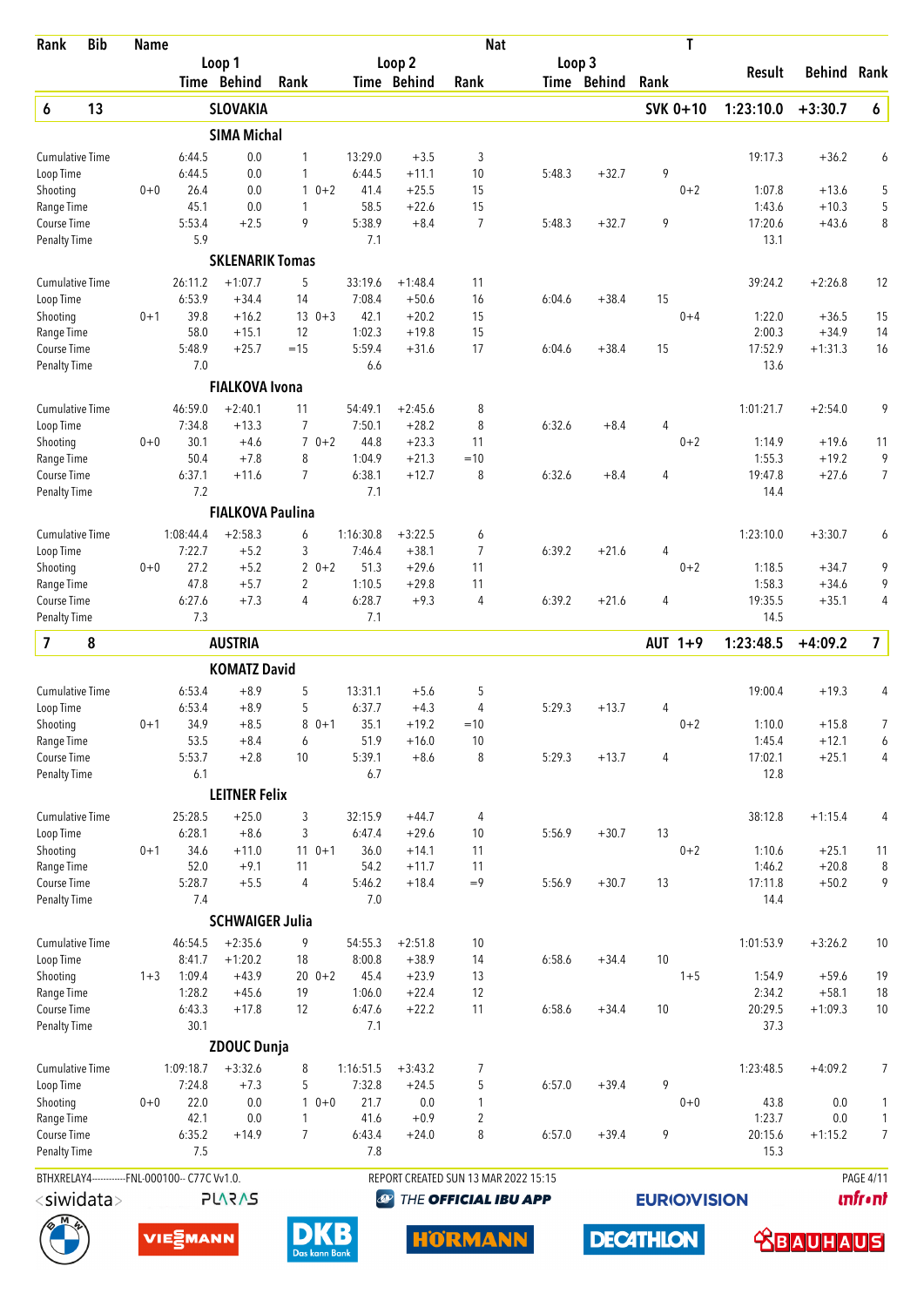| Rank                                | <b>Bib</b> | <b>Name</b> |                                                |                          |                           |                     |                      | <b>Nat</b>                           |        |             | T                         |                 |           |                  |
|-------------------------------------|------------|-------------|------------------------------------------------|--------------------------|---------------------------|---------------------|----------------------|--------------------------------------|--------|-------------|---------------------------|-----------------|-----------|------------------|
|                                     |            |             |                                                | Loop 1                   |                           |                     | Loop 2               |                                      | Loop 3 |             |                           | Result          | Behind    | Rank             |
|                                     |            |             |                                                | Time Behind              | Rank                      |                     | Time Behind          | Rank                                 |        | Time Behind | Rank                      |                 |           |                  |
| 8                                   | 6          |             |                                                | <b>FINLAND</b>           |                           |                     |                      |                                      |        |             | $FIN 1+12$                | 1:24:18.3       | $+4:39.0$ | 8                |
|                                     |            |             |                                                | <b>RANTA Jaakko</b>      |                           |                     |                      |                                      |        |             |                           |                 |           |                  |
| <b>Cumulative Time</b>              |            |             | 6:49.2                                         | $+4.7$                   | 3                         | 13:28.4             | $+2.9$               | 2                                    |        |             |                           | 19:40.1         | $+59.0$   | 9                |
| Loop Time<br>Shooting               |            | $0 + 1$     | 6:49.2<br>32.2                                 | $+4.7$<br>$+5.8$         | 3<br>5<br>$0 + 1$         | 6:39.2<br>26.0      | $+5.8$<br>$+10.1$    | 6<br>$=$ 3                           | 6:11.7 | $+56.1$     | 14<br>$0 + 2$             | 58.2            | $+4.0$    | 2                |
| Range Time                          |            |             | 49.8                                           | $+4.7$                   | 4                         | 44.5                | $+8.6$               | $\overline{2}$                       |        |             |                           | 1:34.3          | $+1.0$    | $\overline{2}$   |
| Course Time                         |            |             | 5:52.7                                         | $+1.8$                   | $\overline{7}$            | 5:47.8              | $+17.3$              | 13                                   | 6:11.7 | $+56.1$     | 14                        | 17:52.2         | $+1:15.2$ | 13               |
| <b>Penalty Time</b>                 |            |             | 6.6                                            |                          |                           | 6.8                 |                      |                                      |        |             |                           | 13.5            |           |                  |
|                                     |            |             |                                                | <b>LAITINEN Heikki</b>   |                           |                     |                      |                                      |        |             |                           |                 |           |                  |
| <b>Cumulative Time</b>              |            |             | 26:12.9                                        | $+1:09.4$                | 7                         | 33:37.2             | $+2:06.0$            | 12                                   |        |             |                           | 39:23.4         | $+2:26.0$ | 11               |
| Loop Time                           |            |             | 6:32.8                                         | $+13.3$                  | 5                         | 7:24.3              | $+1:06.5$            | 18                                   | 5:46.2 | $+20.0$     | 8                         |                 |           |                  |
| Shooting                            |            | $0 + 0$     | 24.4                                           | $+0.8$                   | $2 + 3$                   | 51.3                | $+29.4$              | 19                                   |        |             | $1 + 3$                   | 1:15.7          | $+30.2$   | 13               |
| Range Time                          |            |             | 43.8                                           | $+0.9$                   | $\overline{2}$            | 1:11.1              | $+28.6$              | 19                                   |        |             |                           | 1:54.9          | $+29.5$   | 13               |
| Course Time                         |            |             | 5:42.6<br>6.4                                  | $+19.4$                  | 11                        | 5:48.2<br>25.0      | $+20.4$              | 11                                   | 5:46.2 | $+20.0$     | 8                         | 17:17.0<br>31.4 | $+55.4$   | 10               |
| <b>Penalty Time</b>                 |            |             |                                                |                          |                           |                     |                      |                                      |        |             |                           |                 |           |                  |
|                                     |            |             |                                                | <b>EDER Mari</b>         |                           |                     |                      |                                      |        |             |                           |                 |           |                  |
| <b>Cumulative Time</b>              |            |             | 46:56.0                                        | $+2:37.1$                | 10                        | 54:53.6             | $+2:50.1$            | 9                                    |        |             |                           | 1:01:19.4       | $+2:51.7$ | 8                |
| Loop Time<br>Shooting               |            | $0 + 0$     | 7:32.6<br>33.2                                 | $+11.1$<br>$+7.7$        | 5<br>$10 \t 0+3$          | 7:57.6<br>58.6      | $+35.7$<br>$+37.1$   | 12<br>19                             | 6:25.8 | $+1.6$      | $\overline{2}$<br>$0 + 3$ | 1:31.8          | $+36.5$   | 14               |
| Range Time                          |            |             | 53.4                                           | $+10.8$                  | 10                        | 1:19.1              | $+35.5$              | 18                                   |        |             |                           | 2:12.5          | $+36.4$   | 14               |
| Course Time                         |            |             | 6:32.1                                         | $+6.6$                   | 6                         | 6:31.5              | $+6.1$               | 3                                    | 6:25.8 | $+1.6$      | $\overline{2}$            | 19:29.4         | $+9.2$    | 3                |
| <b>Penalty Time</b>                 |            |             | 7.1                                            |                          |                           | 7.0                 |                      |                                      |        |             |                           | 14.1            |           |                  |
|                                     |            |             |                                                |                          | <b>KINNUNEN Nastassia</b> |                     |                      |                                      |        |             |                           |                 |           |                  |
| <b>Cumulative Time</b>              |            |             | 1:09:08.4                                      | $+3:22.3$                | 7                         | 1:17:24.0           | $+4:15.7$            | 8                                    |        |             |                           | 1:24:18.3       | $+4:39.0$ | 8                |
| Loop Time                           |            |             | 7:49.0                                         | $+31.5$                  | 9                         | 8:15.6              | $+1:07.3$            | 12                                   | 6:54.3 | $+36.7$     | $\overline{7}$            |                 |           |                  |
| Shooting                            |            | $0 + 1$     | 39.8                                           | $+17.8$                  | $11 \t 0+3$               | 1:01.2              | $+39.5$              | 14                                   |        |             | $0 + 4$                   | 1:41.1          | $+57.3$   | 12               |
| Range Time                          |            |             | 1:01.2                                         | $+19.1$                  | 11                        | 1:23.3              | $+42.6$              | 14                                   |        |             |                           | 2:24.5          | $+1:00.8$ | 12               |
| Course Time                         |            |             | 6:39.7                                         | $+19.4$                  | 8                         | 6:44.5              | $+25.1$              | 9                                    | 6:54.3 | $+36.7$     | $\overline{7}$            | 20:18.5         | $+1:18.1$ | 9                |
| <b>Penalty Time</b>                 |            |             | 8.1                                            |                          |                           | 7.8                 |                      |                                      |        |             |                           | 15.9            |           |                  |
| 9                                   | 12         |             |                                                | <b>SWITZERLAND</b>       |                           |                     |                      |                                      |        |             | $SUI 1+16$                | 1:24:36.6       | $+4:57.3$ | 9                |
|                                     |            |             |                                                | <b>STALDER Sebastian</b> |                           |                     |                      |                                      |        |             |                           |                 |           |                  |
| <b>Cumulative Time</b>              |            |             | 6:54.4                                         | $+9.9$                   | 7                         | 13:33.9             | $+8.4$               | 8                                    |        |             |                           | 19:14.3         | $+33.2$   | 5                |
| Loop Time                           |            |             | 6:54.4                                         | $+9.9$                   | $\overline{7}$            | 6:39.5              | $+6.1$               | 7                                    | 5:40.4 | $+24.8$     | 6                         |                 |           |                  |
| Shooting                            |            | 0+1         | 34.4                                           | $+8.0$                   | $70+2$                    | 35.2                | $+19.3$              | 12                                   |        |             | $0 + 3$                   | 1:09.6          | $+15.4$   | 6                |
| Range Time                          |            |             | 54.3                                           | $+9.2$                   | 10                        | 53.7                | $+17.8$              | $=11$                                |        |             |                           | 1:48.0          | $+14.7$   | 7                |
| Course Time<br><b>Penalty Time</b>  |            |             | 5:53.8<br>6.3                                  | $+2.9$                   | 11                        | 5:38.5<br>7.3       | $+8.0$               | 6                                    | 5:40.4 | $+24.8$     | 6                         | 17:12.7<br>13.7 | $+35.7$   | $\overline{7}$   |
|                                     |            |             |                                                | <b>WEGER Benjamin</b>    |                           |                     |                      |                                      |        |             |                           |                 |           |                  |
|                                     |            |             |                                                |                          |                           |                     |                      |                                      |        |             |                           |                 |           |                  |
| <b>Cumulative Time</b><br>Loop Time |            |             | 26:14.4<br>7:00.1                              | $+1:10.9$<br>$+40.6$     | 8<br>17                   | 32:57.4<br>6:43.0   | $+1:26.2$<br>$+25.2$ | 5<br>7                               | 5:45.1 | $+18.9$     | 7                         | 38:42.5         | $+1:45.1$ | 7                |
| Shooting                            |            | $0 + 3$     | 59.9                                           | $+36.3$                  | $200 + 1$                 | 29.8                | $+7.9$               | 6                                    |        |             | $0 + 4$                   | 1:29.7          | $+44.2$   | 18               |
| Range Time                          |            |             | 1:17.5                                         | $+34.6$                  | 18                        | 49.7                | $+7.2$               | 6                                    |        |             |                           | 2:07.2          | $+41.8$   | 16               |
| Course Time                         |            |             | 5:35.6                                         | $+12.4$                  | 6                         | 5:46.2              | $+18.4$              | $=9$                                 | 5:45.1 | $+18.9$     | $\overline{7}$            | 17:06.9         | $+45.3$   | 8                |
| <b>Penalty Time</b>                 |            |             | 7.0                                            |                          |                           | 7.1                 |                      |                                      |        |             |                           | 14.1            |           |                  |
|                                     |            |             |                                                | <b>GASPARIN Elisa</b>    |                           |                     |                      |                                      |        |             |                           |                 |           |                  |
| <b>Cumulative Time</b>              |            |             | 46:46.0                                        | $+2:27.1$                | 7                         | 55:10.4             | $+3:06.9$            | 13                                   |        |             |                           | 1:02:18.7       | $+3:51.0$ | 13               |
| Loop Time                           |            |             | 8:03.5                                         | $+42.0$                  | 13                        | 8:24.4              | $+1:02.5$            | 18                                   | 7:08.3 | $+44.1$     | 15                        |                 |           |                  |
| Shooting                            |            | $0 + 2$     | 53.6                                           | $+28.1$                  | $17 \t1+3$                | 51.3                | $+29.8$              | 18                                   |        |             | $1 + 5$                   | 1:44.9          | $+49.6$   | 18               |
| Range Time                          |            |             | 1:14.1                                         | $+31.5$                  | 16                        | 1:11.0              | $+27.4$              | 16                                   |        |             |                           | 2:25.1          | $+49.0$   | 16               |
| Course Time<br><b>Penalty Time</b>  |            |             | 6:41.8<br>7.5                                  | $+16.3$                  | $=10$                     | 6:43.0<br>30.3      | $+17.6$              | 10                                   | 7:08.3 | $+44.1$     | 15                        | 20:33.1<br>37.9 | $+1:12.9$ | 12               |
|                                     |            |             |                                                |                          |                           |                     |                      |                                      |        |             |                           |                 |           |                  |
|                                     |            |             |                                                | <b>HAECKI Lena</b>       |                           |                     |                      |                                      |        |             |                           |                 |           |                  |
| <b>Cumulative Time</b><br>Loop Time |            |             | 1:09:54.0<br>7:35.3                            | $+4:07.9$<br>$+17.8$     | 11<br>6                   | 1:17:45.7<br>7:51.7 | $+4:37.4$<br>$+43.4$ | 10<br>8                              | 6:50.9 | $+33.3$     | 6                         | 1:24:36.6       | $+4:57.3$ | 9                |
| Shooting                            |            | $0 + 1$     | 32.8                                           | $+10.8$                  | $70+3$                    | 48.1                | $+26.4$              | 10                                   |        |             | $0 + 4$                   | 1:21.0          | $+37.2$   | 10               |
| Range Time                          |            |             | 53.8                                           | $+11.7$                  | $\overline{7}$            | 1:09.0              | $+28.3$              | 10                                   |        |             |                           | 2:02.8          | $+39.1$   | 10               |
| Course Time                         |            |             | 6:34.1                                         | $+13.8$                  | 6                         | 6:35.6              | $+16.2$              | 6                                    | 6:50.9 | $+33.3$     | 6                         | 20:00.6         | $+1:00.2$ | 6                |
| <b>Penalty Time</b>                 |            |             | 7.3                                            |                          |                           | 7.0                 |                      |                                      |        |             |                           | 14.4            |           |                  |
|                                     |            |             | BTHXRELAY4------------FNL-000100-- C77C Vv1.0. |                          |                           |                     |                      | REPORT CREATED SUN 13 MAR 2022 15:15 |        |             |                           |                 |           | <b>PAGE 5/11</b> |
| $<$ siwidata $>$                    |            |             |                                                | <b>SV2V7L</b>            |                           | $\bigcirc$          |                      | THE OFFICIAL IBU APP                 |        |             | <b>EURIO)VISION</b>       |                 |           | <b>unfr</b> •nt  |
|                                     |            |             |                                                |                          |                           |                     |                      |                                      |        |             |                           |                 |           |                  |

**DECATHLON** 





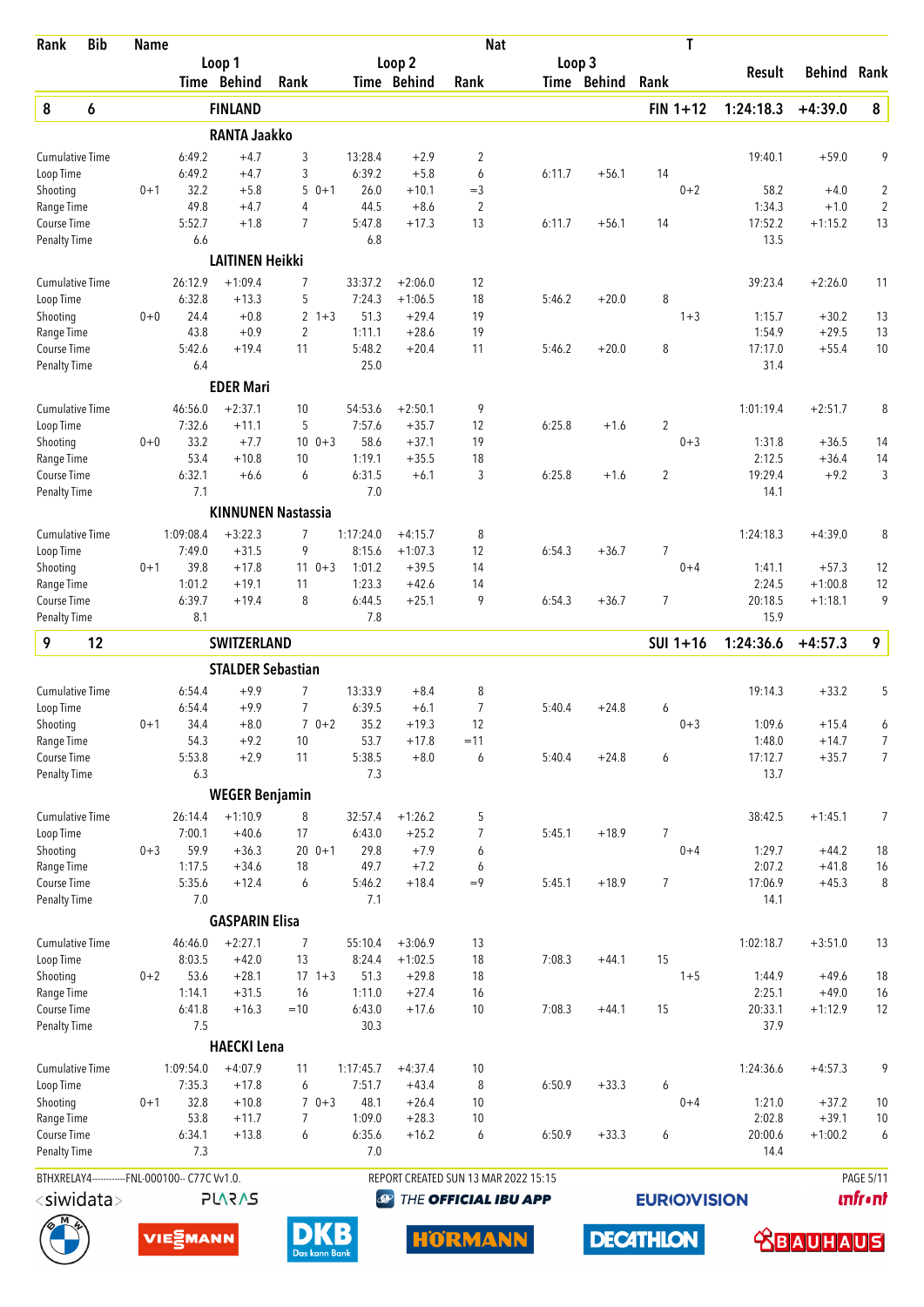| Rank                               | <b>Bib</b> | <b>Name</b> |                                                |                        |                     |             |                   |                      | <b>Nat</b>                           |        |             |      | T                   |                   |                      |                 |
|------------------------------------|------------|-------------|------------------------------------------------|------------------------|---------------------|-------------|-------------------|----------------------|--------------------------------------|--------|-------------|------|---------------------|-------------------|----------------------|-----------------|
|                                    |            |             |                                                | Loop 1                 |                     |             |                   | Loop 2               |                                      |        | Loop 3      |      |                     | <b>Result</b>     | Behind               | Rank            |
|                                    |            |             |                                                | Time Behind            | Rank                |             |                   | Time Behind          | Rank                                 |        | Time Behind | Rank |                     |                   |                      |                 |
| 10                                 | 16         |             |                                                | <b>BULGARIA</b>        |                     |             |                   |                      |                                      |        |             |      | <b>BUL 1+7</b>      | 1:24:50.5         | $+5:11.2$            | 10              |
|                                    |            |             |                                                | <b>TODEV Blagoy</b>    |                     |             |                   |                      |                                      |        |             |      |                     |                   |                      |                 |
| <b>Cumulative Time</b>             |            |             | 6:58.0                                         | $+13.5$                | 10                  |             | 13:51.1           | $+25.6$              | 10                                   |        |             |      |                     | 19:48.5           | $+1:07.4$            | 12              |
| Loop Time                          |            | $0 + 0$     | 6:58.0<br>28.8                                 | $+13.5$<br>$+2.4$      | 10                  | $0 + 0$     | 6:53.1<br>25.3    | $+19.7$<br>$+9.4$    | 13                                   | 5:57.4 | $+41.8$     | 11   | $0 + 0$             | 54.2              | 0.0                  | 1               |
| Shooting<br>Range Time             |            |             | 48.4                                           | $+3.3$                 | $\overline{2}$<br>3 |             | 44.9              | $+9.0$               | $\sqrt{2}$<br>3                      |        |             |      |                     | 1:33.3            | 0.0                  | $\mathbf{1}$    |
| Course Time                        |            |             | 6:03.0                                         | $+12.1$                | 18                  |             | 6:01.5            | $+31.0$              | 16                                   | 5:57.4 | $+41.8$     | 11   |                     | 18:01.9           | $+1:24.9$            | 15              |
| Penalty Time                       |            |             | 6.6                                            |                        |                     |             | 6.6               |                      |                                      |        |             |      |                     | 13.2              |                      |                 |
|                                    |            |             |                                                | <b>ILIEV Vladimir</b>  |                     |             |                   |                      |                                      |        |             |      |                     |                   |                      |                 |
| <b>Cumulative Time</b>             |            |             | 26:32.1                                        | $+1:28.6$              | 12                  |             | 33:02.9           | $+1:31.7$            | 7                                    |        |             |      |                     | 38:42.9           | $+1:45.5$            | 8               |
| Loop Time                          |            |             | 6:43.6                                         | $+24.1$                | 11                  |             | 6:30.8            | $+13.0$              | 4                                    | 5:40.0 | $+13.8$     | 6    |                     |                   |                      |                 |
| Shooting                           |            | $0 + 2$     | 42.1                                           | $+18.5$                | 14                  | $0 + 0$     | 26.7              | $+4.8$               | 5                                    |        |             |      | $0 + 2$             | 1:08.8            | $+23.3$              | 8               |
| Range Time                         |            |             | 1:02.8                                         | $+19.9$                | 16                  |             | 46.6              | $+4.1$               | 5<br>4                               |        |             |      |                     | 1:49.4            | $+24.0$              | 11              |
| Course Time<br><b>Penalty Time</b> |            |             | 5:34.6<br>6.2                                  | $+11.4$                | 5                   |             | 5:37.1<br>7.1     | $+9.3$               |                                      | 5:40.0 | $+13.8$     | 6    |                     | 16:51.7<br>13.3   | $+30.1$              | 5               |
|                                    |            |             |                                                | <b>TODOROVA Milena</b> |                     |             |                   |                      |                                      |        |             |      |                     |                   |                      |                 |
| <b>Cumulative Time</b>             |            |             | 46:18.6                                        | $+1:59.7$              | 6                   |             | 54:06.5           | $+2:03.0$            |                                      |        |             |      |                     |                   | $+2:12.8$            |                 |
| Loop Time                          |            |             | 7:35.7                                         | $+14.2$                | 8                   |             | 7:47.9            | $+26.0$              | 6<br>6                               | 6:34.0 | $+9.8$      | 5    |                     | 1:00:40.5         |                      | 6               |
| Shooting                           |            | $0 + 0$     | 25.5                                           | 0.0                    | $\mathbf{1}$        | $0 + 2$     | 48.3              | $+26.8$              | 15                                   |        |             |      | $0 + 2$             | 1:13.8            | $+18.5$              | 9               |
| Range Time                         |            |             | 46.3                                           | $+3.7$                 | $\overline{2}$      |             | 1:08.4            | $+24.8$              | 13                                   |        |             |      |                     | 1:54.7            | $+18.6$              | 8               |
| Course Time                        |            |             | 6:41.8                                         | $+16.3$                | $=10$               |             | 6:32.1            | $+6.7$               | 5                                    | 6:34.0 | $+9.8$      | 5    |                     | 19:47.9           | $+27.7$              | 8               |
| <b>Penalty Time</b>                |            |             | 7.5                                            |                        |                     |             | 7.4               |                      |                                      |        |             |      |                     | 14.9              |                      |                 |
|                                    |            |             |                                                | <b>KADEVA Daniela</b>  |                     |             |                   |                      |                                      |        |             |      |                     |                   |                      |                 |
| <b>Cumulative Time</b>             |            |             | 1:09:37.2                                      | $+3:51.1$              | 10                  |             | 1:17:39.8         | $+4:31.5$            | 9                                    |        |             |      |                     | 1:24:50.5         | $+5:11.2$            | 10              |
| Loop Time                          |            |             | 8:56.7                                         | $+1:39.2$              | 15                  |             | 8:02.6            | $+54.3$              | 10                                   | 7:10.7 | $+53.1$     | 13   |                     |                   |                      |                 |
| Shooting                           |            | $1 + 3$     | 1:07.6                                         | $+45.6$                |                     | $160+0$     | 23.9              | $+2.2$               | 3                                    |        |             |      | $1 + 3$             | 1:31.6            | $+47.8$              | 11              |
| Range Time<br>Course Time          |            |             | 1:26.6<br>6:56.9                               | $+44.5$<br>$+36.6$     | 15<br>15            |             | 45.6<br>7:08.8    | $+4.9$<br>$+49.4$    | 5<br>12                              | 7:10.7 | $+53.1$     | 13   |                     | 2:12.2<br>21:16.4 | $+48.5$<br>$+2:16.0$ | 11<br>12        |
| <b>Penalty Time</b>                |            |             | 33.1                                           |                        |                     |             | 8.1               |                      |                                      |        |             |      |                     | 41.3              |                      |                 |
| 11                                 | 20         |             |                                                | <b>UNITED STATES</b>   |                     |             |                   |                      |                                      |        |             |      | USA 0+13            | 1:25:08.6         | $+5:29.3$            | 11              |
|                                    |            |             |                                                | <b>DOHERTY Sean</b>    |                     |             |                   |                      |                                      |        |             |      |                     |                   |                      |                 |
| <b>Cumulative Time</b>             |            |             | 7:15.1                                         | $+30.6$                | 15                  |             | 13:51.5           | $+26.0$              | 11                                   |        |             |      |                     | 19:42.6           | $+1:01.5$            | 10              |
| Loop Time                          |            |             | 7:15.1                                         | $+30.6$                | 15                  |             | 6:36.4            | $+3.0$               | 3                                    | 5:51.1 | $+35.5$     | 10   |                     |                   |                      |                 |
| Shooting                           |            | $0 + 3$     | 54.6                                           | $+28.2$                | $16 \t 0+1$         |             | 29.2              | $+13.3$              | 5                                    |        |             |      | $0 + 4$             | 1:23.8            | $+29.6$              | 16              |
| Range Time                         |            |             | 1:11.8                                         | $+26.7$                | 16                  |             | 47.1              | $+11.2$              | 4                                    |        |             |      |                     | 1:58.9            | $+25.6$              | 15              |
| Course Time                        |            |             | 5:57.0                                         | $+6.1$                 | 15                  |             | 5:43.1            | $+12.6$              | 12                                   | 5:51.1 | $+35.5$     | 10   |                     | 17:31.2           | $+54.2$              | 10              |
| Penalty Time                       |            |             | 6.2                                            |                        |                     |             | 6.1               |                      |                                      |        |             |      |                     | 12.3              |                      |                 |
|                                    |            |             |                                                | <b>BROWN Jake</b>      |                     |             |                   |                      |                                      |        |             |      |                     |                   |                      |                 |
| <b>Cumulative Time</b>             |            |             | 26:45.3<br>7:02.7                              | $+1:41.8$<br>$+43.2$   | 13<br>18            |             | 33:38.3<br>6:53.0 | $+2:07.1$<br>$+35.2$ | 13<br>13                             | 5:46.3 | $+20.1$     | 9    |                     | 39:24.6           | $+2:27.2$            | 13              |
| Loop Time<br>Shooting              |            | $0 + 3$     | 58.5                                           | $+34.9$                | $180+2$             |             | 45.0              | $+23.1$              | 17                                   |        |             |      | $0 + 5$             | 1:43.6            | $+58.1$              | 20              |
| Range Time                         |            |             | 1:17.8                                         | $+34.9$                | 19                  |             | 1:05.5            | $+23.0$              | 17                                   |        |             |      |                     | 2:23.3            | $+57.9$              | 20              |
| Course Time                        |            |             | 5:38.6                                         | $+15.4$                | 8                   |             | 5:40.6            | $+12.8$              | 6                                    | 5:46.3 | $+20.1$     | 9    |                     | 17:05.5           | $+43.9$              | $\overline{7}$  |
| <b>Penalty Time</b>                |            |             | 6.3                                            |                        |                     |             | 6.9               |                      |                                      |        |             |      |                     | 13.3              |                      |                 |
|                                    |            |             |                                                | <b>REID Joanne</b>     |                     |             |                   |                      |                                      |        |             |      |                     |                   |                      |                 |
| <b>Cumulative Time</b>             |            |             | 47:04.9                                        | $+2:46.0$              | 12                  |             | 55:00.8           | $+2:57.3$            | 12                                   |        |             |      |                     | 1:02:05.9         | $+3:38.2$            | 12              |
| Loop Time                          |            |             | 7:40.3                                         | $+18.8$                | 9                   |             | 7:55.9            | $+34.0$              | 11                                   | 7:05.1 | $+40.9$     | 13   |                     |                   |                      |                 |
| Shooting                           |            | $0 + 1$     | 36.0<br>56.4                                   | $+10.5$                |                     | $11 \t 0+1$ | 36.9<br>59.8      | $+15.4$              | 9                                    |        |             |      | $0 + 2$             | 1:13.0            | $+17.7$              | 7               |
| Range Time<br>Course Time          |            |             | 6:37.3                                         | $+13.8$<br>$+11.8$     | 11<br>8             |             | 6:49.4            | $+16.2$<br>$+24.0$   | 9<br>12                              | 7:05.1 | $+40.9$     | 13   |                     | 1:56.2<br>20:31.8 | $+20.1$<br>$+1:11.6$ | 11<br>11        |
| <b>Penalty Time</b>                |            |             | 6.6                                            |                        |                     |             | 6.7               |                      |                                      |        |             |      |                     | 13.3              |                      |                 |
|                                    |            |             |                                                | <b>IRWIN Deedra</b>    |                     |             |                   |                      |                                      |        |             |      |                     |                   |                      |                 |
| <b>Cumulative Time</b>             |            |             | 1:09:59.6                                      | $+4:13.5$              | 12                  |             | 1:18:09.9         | $+5:01.6$            | 13                                   |        |             |      |                     | 1:25:08.6         | $+5:29.3$            | 11              |
| Loop Time                          |            |             | 7:53.7                                         | $+36.2$                | 10                  |             | 8:10.3            | $+1:02.0$            | 11                                   | 6:58.7 | $+41.1$     | 10   |                     |                   |                      |                 |
| Shooting                           |            | $0+0$       | 28.2                                           | $+6.2$                 |                     | $30+2$      | 40.8              | $+19.1$              | 9                                    |        |             |      | $0 + 2$             | 1:09.0            | $+25.2$              | $\overline{7}$  |
| Range Time                         |            |             | 50.8                                           | $+8.7$                 | 6                   |             | 1:03.3            | $+22.6$              | 9                                    |        |             |      |                     | 1:54.1            | $+30.4$              | 8               |
| Course Time                        |            |             | 6:54.8                                         | $+34.5$                | 14                  |             | 6:59.4            | $+40.0$              | 11                                   | 6:58.7 | $+41.1$     | 10   |                     | 20:52.9           | $+1:52.5$            | 11              |
| <b>Penalty Time</b>                |            |             | 8.0                                            |                        |                     |             | 7.5               |                      |                                      |        |             |      |                     | 15.6              |                      |                 |
|                                    |            |             | BTHXRELAY4------------FNL-000100-- C77C Vv1.0. |                        |                     |             |                   |                      | REPORT CREATED SUN 13 MAR 2022 15:15 |        |             |      |                     |                   |                      | PAGE 6/11       |
| $<$ siwidata $>$                   |            |             |                                                | <b>SV2V7L</b>          |                     |             | $\bigcirc$        |                      | THE OFFICIAL IBU APP                 |        |             |      | <b>EURIO)VISION</b> |                   |                      | <b>unfr</b> •nt |

**DECATHLON** 





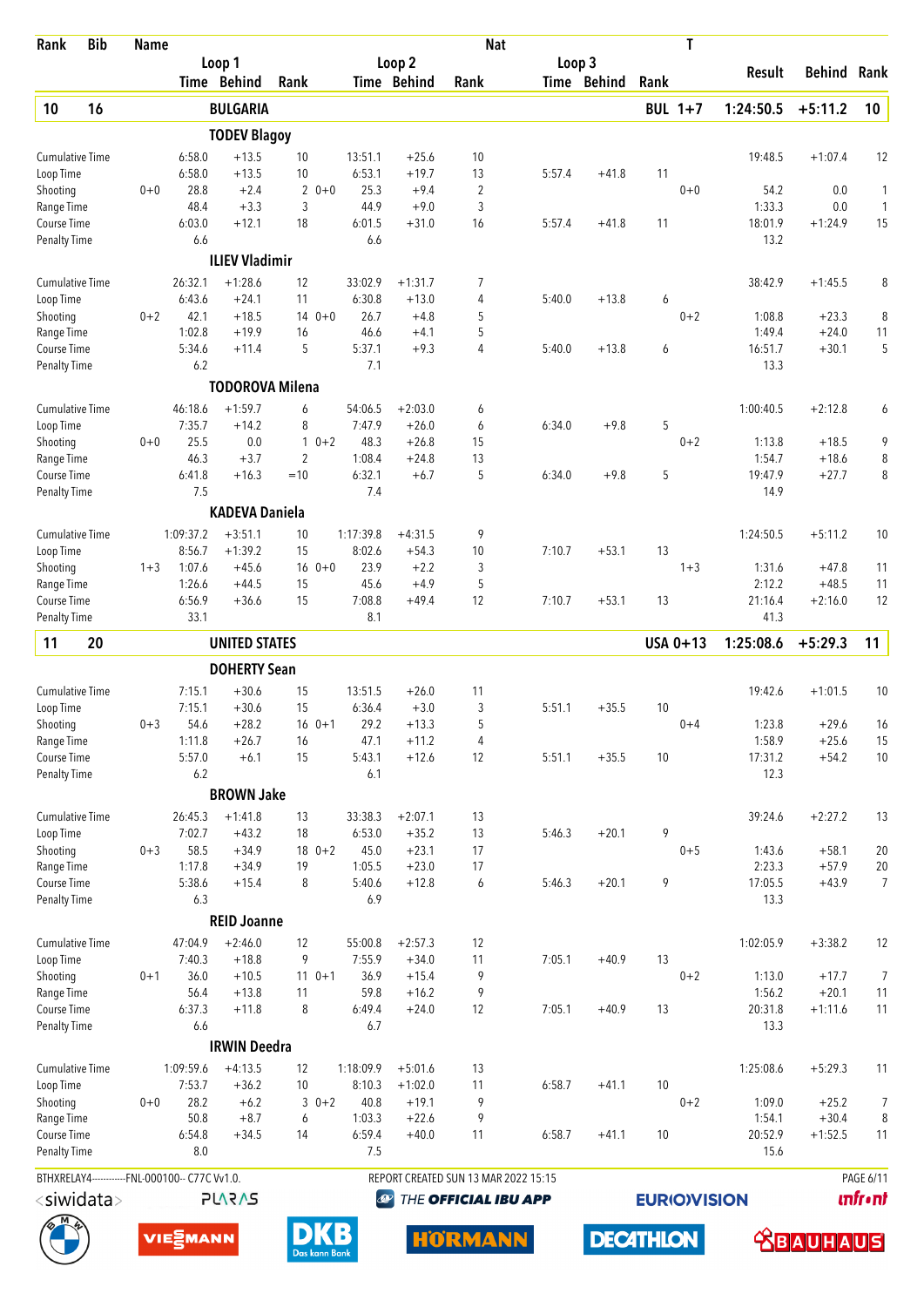| <b>Bib</b><br>Rank                             | <b>Name</b> |                     |                             |          |               |                     |                       | <b>Nat</b>                           |        |                  |                | Τ                   |                   |                    |                  |
|------------------------------------------------|-------------|---------------------|-----------------------------|----------|---------------|---------------------|-----------------------|--------------------------------------|--------|------------------|----------------|---------------------|-------------------|--------------------|------------------|
|                                                |             |                     | Loop 1<br>Time Behind       | Rank     |               |                     | Loop 2<br>Time Behind | Rank                                 | Loop 3 | Time Behind      | Rank           |                     | Result            | Behind             | Rank             |
| 17<br>12                                       |             |                     | <b>ROMANIA</b>              |          |               |                     |                       |                                      |        |                  |                | ROU 0+4             | 1:25:18.7         | $+5:39.4$          | 12               |
|                                                |             |                     | <b>BUTA George</b>          |          |               |                     |                       |                                      |        |                  |                |                     |                   |                    |                  |
| <b>Cumulative Time</b>                         |             | 6:54.2              | $+9.7$                      | 6        |               | 13:32.0             | $+6.5$                | 7                                    |        |                  |                |                     | 19:33.7           | $+52.6$            | 7                |
| Loop Time                                      |             | 6:54.2              | $+9.7$                      | 6        |               | 6:37.8              | $+4.4$                | 5                                    | 6:01.7 | $+46.1$          | 13             |                     |                   |                    |                  |
| Shooting                                       | $0 + 1$     | 32.1                | $+5.7$                      | 4        | $0 + 1$       | 32.4                | $+16.5$               | 8                                    |        |                  |                | $0 + 2$             | 1:04.6            | $+10.4$            | 4                |
| Range Time                                     |             | 51.4                | $+6.3$                      | 5        |               | 51.5                | $+15.6$               | 8                                    |        |                  |                |                     | 1:42.9            | $+9.6$             | 4                |
| Course Time<br>Penalty Time                    |             | 5:56.5<br>6.3       | $+5.6$                      | 14       |               | 5:39.3<br>6.9       | $+8.8$                | 9                                    | 6:01.7 | $+46.1$          | 13             |                     | 17:37.5<br>13.3   | $+1:00.5$          | 12               |
|                                                |             |                     | <b>FLORE Raul</b>           |          |               |                     |                       |                                      |        |                  |                |                     |                   |                    |                  |
| <b>Cumulative Time</b>                         |             | 26:11.6             | $+1:08.1$                   | 6        |               | 32:59.4             | $+1:28.2$             | 6                                    |        |                  |                |                     | 39:15.9           | $+2:18.5$          | 9                |
| Loop Time                                      |             | 6:37.9              | $+18.4$                     | 8        |               | 6:47.8              | $+30.0$               | 11                                   | 6:16.5 | $+50.3$          | 17             |                     |                   |                    |                  |
| Shooting                                       | $0 + 0$     | 23.6                | 0.0                         | 1        | $0 + 0$       | 21.9                | 0.0                   | $\mathbf{1}$                         |        |                  |                | $0 + 0$             | 45.5              | 0.0                | 1                |
| Range Time                                     |             | 42.9                | 0.0                         | 1        |               | 42.5                | 0.0                   | $=1$                                 |        |                  |                |                     | 1:25.4            | 0.0                | $\mathbf{1}$     |
| Course Time<br><b>Penalty Time</b>             |             | 5:48.5<br>6.5       | $+25.3$                     | 14       |               | 5:58.4<br>6.8       | $+30.6$               | 16                                   | 6:16.5 | $+50.3$          | 17             |                     | 18:03.4<br>13.4   | $+1:41.8$          | 17               |
|                                                |             |                     | <b>TOLMACHEVA Anastasia</b> |          |               |                     |                       |                                      |        |                  |                |                     |                   |                    |                  |
| <b>Cumulative Time</b>                         |             | 47:05.4             | $+2:46.5$                   | 13       |               | 54:59.9             | $+2:56.4$             | 11                                   |        |                  |                |                     | 1:02:03.4         | $+3:35.7$          | 11               |
| Loop Time                                      |             | 7:49.5              | $+28.0$                     | 10       |               | 7:54.5              | $+32.6$               | 10                                   | 7:03.5 | $+39.3$          | 12             |                     |                   |                    |                  |
| Shooting                                       | $0 + 0$     | 27.4                | $+1.9$                      | 4        | $0 + 1$       | 27.8                | $+6.3$                | $\overline{2}$                       |        |                  |                | $0 + 1$             | 55.3              | 0.0                | 1                |
| Range Time                                     |             | 47.9                | $+5.3$                      | $=$ 5    |               | 48.2                | $+4.6$                | 2                                    |        |                  |                |                     | 1:36.1            | 0.0                | $\mathbf{1}$     |
| Course Time                                    |             | 6:54.1              | $+28.6$                     | 17       |               | 6:59.0              | $+33.6$               | 15                                   | 7:03.5 | $+39.3$          | 12             |                     | 20:56.6           | $+1:36.4$          | 14               |
| <b>Penalty Time</b>                            |             | 7.5                 |                             |          |               | 7.2                 |                       |                                      |        |                  |                |                     | 14.7              |                    |                  |
|                                                |             |                     | <b>CHIRKOVA Elena</b>       |          |               |                     |                       |                                      |        |                  |                |                     |                   |                    |                  |
| <b>Cumulative Time</b><br>Loop Time            |             | 1:10:07.1<br>8:03.7 | $+4:21.0$<br>$+46.2$        | 13<br>12 |               | 1:18:08.3<br>8:01.2 | $+5:00.0$<br>$+52.9$  | 12<br>9                              | 7:10.4 | $+52.8$          | 12             |                     | 1:25:18.7         | $+5:39.4$          | 12               |
| Shooting                                       | $0 + 1$     | 37.7                | $+15.7$                     | 8        | $0 + 0$       | 25.6                | $+3.9$                | 5                                    |        |                  |                | $0 + 1$             | 1:03.4            | $+19.6$            | 3                |
| Range Time                                     |             | 58.5                | $+16.4$                     | 9        |               | 44.5                | $+3.8$                | 4                                    |        |                  |                |                     | 1:43.0            | $+19.3$            | 5                |
| Course Time                                    |             | 6:57.9              | $+37.6$                     | 16       |               | 7:09.6              | $+50.2$               | 13                                   | 7:10.4 | $+52.8$          | 12             |                     | 21:17.9           | $+2:17.5$          | 13               |
| <b>Penalty Time</b>                            |             | 7.2                 |                             |          |               | 7.1                 |                       |                                      |        |                  |                |                     | 14.4              |                    |                  |
| 13<br>10                                       |             |                     | <b>ESTONIA</b>              |          |               |                     |                       |                                      |        |                  |                | EST $0+13$          | 1:25:28.2         | $+5:48.9$          | 13               |
|                                                |             |                     | <b>SIIMER Kristo</b>        |          |               |                     |                       |                                      |        |                  |                |                     |                   |                    |                  |
| <b>Cumulative Time</b>                         |             | 7:03.6              | $+19.1$                     | 12       |               | 13:52.0             | $+26.5$               | 12                                   |        |                  |                |                     | 19:39.4           | $+58.3$            | 8                |
| Loop Time                                      |             | 7:03.6              | $+19.1$                     | 12       |               | 6:48.4              | $+15.0$               | 12                                   | 5:47.4 | $+31.8$          | 8              |                     |                   |                    |                  |
| Shooting                                       | $0 + 2$     | 46.7                | $+20.3$                     |          | $13 \t 0+1$   | 35.1                | $+19.2$               | $=10$                                |        |                  |                | $0 + 3$             | 1:21.9            | $+27.7$            | 15               |
| Range Time<br>Course Time                      |             | 1:04.7<br>5:52.5    | $+19.6$<br>$+1.6$           | 14<br>6  |               | 53.7<br>5:48.0      | $+17.8$<br>$+17.5$    | $=11$<br>14                          | 5:47.4 | $+31.8$          | 8              |                     | 1:58.4<br>17:27.9 | $+25.1$<br>$+50.9$ | 14<br>9          |
| <b>Penalty Time</b>                            |             | 6.3                 |                             |          |               | 6.7                 |                       |                                      |        |                  |                |                     | 13.1              |                    |                  |
|                                                |             |                     | <b>ERMITS Kalev</b>         |          |               |                     |                       |                                      |        |                  |                |                     |                   |                    |                  |
| <b>Cumulative Time</b>                         |             | 26:29.9             | $+1:26.4$                   | 10       |               | 33:12.0             | $+1:40.8$             | 10                                   |        |                  |                |                     | 39:17.6           | $+2:20.2$          | 10               |
| Loop Time                                      |             | 6:50.5              | $+31.0$                     | 12       |               | 6:42.1              | $+24.3$               | 6                                    | 6:05.6 | $+39.4$          | 16             |                     |                   |                    |                  |
| Shooting                                       | $0 + 2$     | 43.3                | $+19.7$                     |          | $150+1$       | 31.7                | $+9.8$                | 7                                    |        |                  |                | $0 + 3$             | 1:15.0            | $+29.5$            | 12               |
| Range Time                                     |             | 1:02.3              | $+19.4$                     | 15       |               | 51.0                | $+8.5$                | $\overline{7}$                       |        |                  |                |                     | 1:53.3            | $+27.9$            | 12               |
| Course Time                                    |             | 5:42.2              | $+19.0$                     | 10       |               | 5:45.1              | $+17.3$               | 8                                    | 6:05.6 | $+39.4$          | 16             |                     | 17:32.9           | $+1:11.3$          | 12               |
| <b>Penalty Time</b>                            |             | $6.0\,$             | <b>KUELM Susan</b>          |          |               | 5.9                 |                       |                                      |        |                  |                |                     | 11.9              |                    |                  |
| <b>Cumulative Time</b>                         |             | 46:50.3             | $+2:31.4$                   | 8        |               | 54:43.8             | $+2:40.3$             | 7                                    |        |                  |                |                     | 1:01:19.1         | $+2:51.4$          | 7                |
| Loop Time                                      |             | 7:32.7              | $+11.2$                     | 6        |               | 7:53.5              | $+31.6$               | 9                                    | 6:35.3 | $+11.1$          | $\overline{7}$ |                     |                   |                    |                  |
| Shooting                                       | $0+0$       | 27.1                | $+1.6$                      | 3        | $0 + 2$       | 48.9                | $+27.4$               | 16                                   |        |                  |                | $0 + 2$             | 1:16.0            | $+20.7$            | 12               |
| Range Time                                     |             | 47.2                | $+4.6$                      | 3        |               | 1:08.9              | $+25.3$               | 14                                   |        |                  |                |                     | 1:56.1            | $+20.0$            | 10               |
| Course Time                                    |             | 6:37.5              | $+12.0$                     | 9        |               | 6:36.8              | $+11.4$               | $\overline{7}$                       | 6:35.3 | $+11.1$          | $\overline{7}$ |                     | 19:49.6           | $+29.4$            | 9                |
| <b>Penalty Time</b>                            |             | 7.9                 |                             |          |               | 7.8                 |                       |                                      |        |                  |                |                     | 15.7              |                    |                  |
|                                                |             |                     | <b>TALIHAERM Johanna</b>    |          |               |                     |                       |                                      |        |                  |                |                     |                   |                    |                  |
| <b>Cumulative Time</b>                         |             | 1:09:27.8           | $+3:41.7$                   | 9        |               | 1:18:06.3           | $+4:58.0$             | 11                                   |        |                  |                |                     | 1:25:28.2         | $+5:48.9$          | 13               |
| Loop Time<br>Shooting                          | $0 + 2$     | 8:08.7<br>49.5      | $+51.2$<br>$+27.5$          | 13       | $140+3$       | 8:38.5<br>58.6      | $+1:30.2$<br>$+36.9$  | 14<br>13                             | 7:21.9 | $+1:04.3$        | 14             | $0 + 5$             | 1:48.1            | $+1:04.3$          | 14               |
| Range Time                                     |             | 1:10.7              | $+28.6$                     | 13       |               | 1:20.9              | $+40.2$               | 13                                   |        |                  |                |                     | 2:31.6            | $+1:07.9$          | 14               |
| Course Time                                    |             | 6:50.1              | $+29.8$                     | 13       |               | 7:09.9              | $+50.5$               | 14                                   | 7:21.9 | $+1:04.3$        | 14             |                     | 21:21.9           | $+2:21.5$          | 14               |
| <b>Penalty Time</b>                            |             | 7.9                 |                             |          |               | 7.6                 |                       |                                      |        |                  |                |                     | 15.5              |                    |                  |
| BTHXRELAY4------------FNL-000100-- C77C Vv1.0. |             |                     |                             |          |               |                     |                       | REPORT CREATED SUN 13 MAR 2022 15:15 |        |                  |                |                     |                   |                    | <b>PAGE 7/11</b> |
| $<$ siwidata $>$                               |             |                     | <b>PLARAS</b>               |          |               | <b>P</b>            |                       | THE OFFICIAL IBU APP                 |        |                  |                | <b>EURIO)VISION</b> |                   |                    | <b>unfr</b> •nt  |
|                                                |             | VIE EMANN           |                             |          | Das kann Bank | В                   |                       | <b>HORMANN</b>                       |        | <b>DECATHLON</b> |                |                     |                   | <b>BAUHA</b>       | US.              |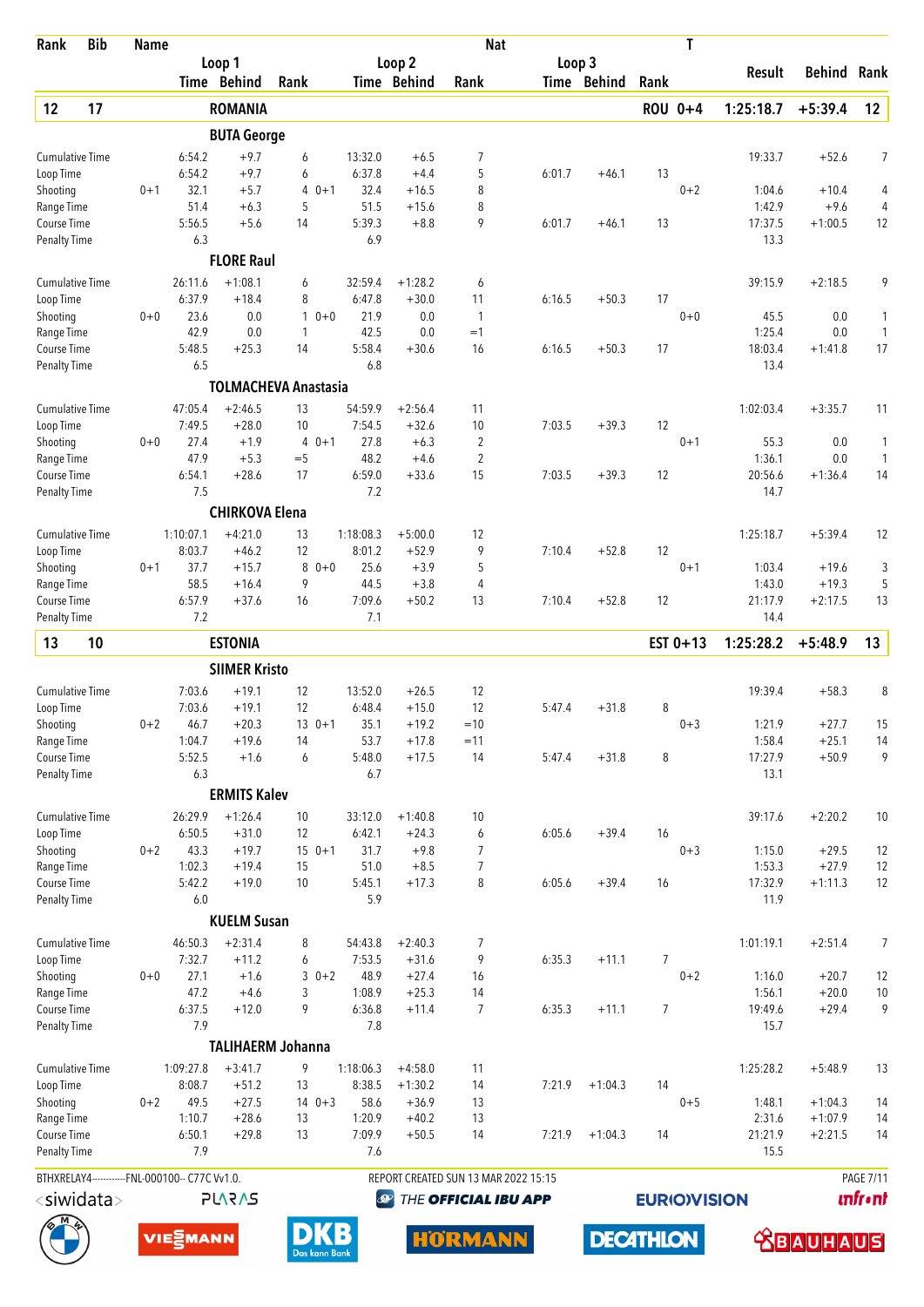| <b>Bib</b><br>Rank                             | <b>Name</b> |                  |                       |                            |                   |                    | <b>Nat</b>                           |        |                  |                 | T                   |                  |                    |                 |
|------------------------------------------------|-------------|------------------|-----------------------|----------------------------|-------------------|--------------------|--------------------------------------|--------|------------------|-----------------|---------------------|------------------|--------------------|-----------------|
|                                                |             |                  | Loop 1                |                            |                   | Loop <sub>2</sub>  |                                      | Loop 3 |                  |                 |                     | <b>Result</b>    | Behind             | Rank            |
|                                                |             |                  | Time Behind           | Rank                       |                   | Time Behind        | Rank                                 |        | Time Behind      | Rank            |                     |                  |                    |                 |
| 5<br>14                                        |             |                  | <b>ITALY</b>          |                            |                   |                    |                                      |        |                  |                 | $ITA 2+13$          | 1:26:59.6        | $+7:20.3$          | 14              |
|                                                |             |                  | <b>BIONAZ Didier</b>  |                            |                   |                    |                                      |        |                  |                 |                     |                  |                    |                 |
| <b>Cumulative Time</b>                         |             | 7:16.7           | $+32.2$               | 16                         | 14:38.9           | $+1:13.4$          | 18                                   |        |                  |                 |                     | 21:04.5          | $+2:23.4$          | 18              |
| Loop Time                                      |             | 7:16.7           | $+32.2$               | 16                         | 7:22.2            | $+48.8$            | 19                                   | 6:25.6 | $+1:10.0$        | 17              |                     |                  |                    |                 |
| Shooting<br>Range Time                         | $0 + 3$     | 58.4<br>1:16.4   | $+32.0$<br>$+31.3$    | 18<br>$1 + 3$<br>18        | 54.5<br>1:12.7    | $+38.6$<br>$+36.8$ | 19<br>19                             |        |                  |                 | $1 + 6$             | 1:53.0<br>2:29.1 | $+58.8$<br>$+55.8$ | 19<br>19        |
| Course Time                                    |             | 5:53.2           | $+2.3$                | 8                          | 5:42.4            | $+11.9$            | $=10$                                | 6:25.6 | $+1:10.0$        | 17              |                     | 18:01.2          | $+1:24.2$          | 14              |
| <b>Penalty Time</b>                            |             | 7.0              |                       |                            | 27.0              |                    |                                      |        |                  |                 |                     | 34.1             |                    |                 |
|                                                |             |                  |                       | <b>GIACOMEL Tommaso</b>    |                   |                    |                                      |        |                  |                 |                     |                  |                    |                 |
| <b>Cumulative Time</b>                         |             | 27:43.7          | $+2:40.2$             | 15                         | 34:35.4           | $+3:04.2$          | 15                                   |        |                  |                 |                     | 40:29.0          | $+3:31.6$          | 15              |
| Loop Time                                      |             | 6:39.2           | $+19.7$               | 9                          | 6:51.7            | $+33.9$            | 12                                   | 5:53.6 | $+27.4$          | 11              |                     |                  |                    |                 |
| Shooting                                       | $0 + 0$     | 27.8<br>45.7     | $+4.2$<br>$+2.8$      | $=3$ 0+2<br>3              | 35.4<br>54.1      | $+13.5$<br>$+11.6$ | 10<br>10                             |        |                  |                 | $0 + 2$             | 1:03.2<br>1:39.8 | $+17.7$<br>$+14.4$ | 4<br>4          |
| Range Time<br>Course Time                      |             | 5:47.6           | $+24.4$               | 13                         | 5:51.2            | $+23.4$            | 12                                   | 5:53.6 | $+27.4$          | 11              |                     | 17:32.4          | $+1:10.8$          | 11              |
| <b>Penalty Time</b>                            |             | 5.8              |                       |                            | 6.3               |                    |                                      |        |                  |                 |                     | 12.2             |                    |                 |
|                                                |             |                  | <b>COMOLA Samuela</b> |                            |                   |                    |                                      |        |                  |                 |                     |                  |                    |                 |
| <b>Cumulative Time</b>                         |             | 48:20.0          | $+4:01.1$             | 15                         | 56:09.1           | $+4:05.6$          | 14                                   |        |                  |                 |                     | 1:03:16.6        | $+4:48.9$          | 14              |
| Loop Time                                      |             | 7:51.0           | $+29.5$               | 11                         | 7:49.1            | $+27.2$            | $\overline{7}$                       | 7:07.5 | $+43.3$          | 14              |                     |                  |                    |                 |
| Shooting                                       | $0 + 0$     | 30.7             | $+5.2$                | 8<br>$0 + 0$               | 43.2              | $+21.7$            | 10                                   |        |                  |                 | $0 + 0$             | 1:14.0           | $+18.7$            | 10              |
| Range Time                                     |             | 50.8             | $+8.2$                | 9                          | 51.1              | $+7.5$             | 6                                    |        |                  |                 |                     | 1:41.9           | $+5.8$             | 5               |
| Course Time<br><b>Penalty Time</b>             |             | 6:52.8<br>7.3    | $+27.3$               | 15                         | 6:50.3<br>7.6     | $+24.9$            | 13                                   | 7:07.5 | $+43.3$          | 14              |                     | 20:50.6<br>15.0  | $+1:30.4$          | 13              |
|                                                |             |                  |                       | <b>SANFILIPPO Federica</b> |                   |                    |                                      |        |                  |                 |                     |                  |                    |                 |
| <b>Cumulative Time</b>                         |             | 1:11:19.2        | $+5:33.1$             | 14                         | 1:19:56.9         | $+6:48.6$          | 14                                   |        |                  |                 |                     | 1:26:59.6        | $+7:20.3$          | 14              |
| Loop Time                                      |             | 8:02.6           | $+45.1$               | 11                         | 8:37.7            | $+1:29.4$          | 13                                   | 7:02.7 | $+45.1$          | 11              |                     |                  |                    |                 |
| Shooting                                       | $0 + 2$     | 49.0             | $+27.0$               | $13 + 3$                   | 56.9              | $+35.2$            | 12                                   |        |                  |                 | $1 + 5$             | 1:45.9           | $+1:02.1$          | 13              |
| Range Time                                     |             | 1:09.6           | $+27.5$               | 12                         | 1:17.5            | $+36.8$            | 12                                   |        |                  |                 |                     | 2:27.1           | $+1:03.4$          | 13              |
| Course Time<br><b>Penalty Time</b>             |             | 6:45.8<br>7.2    | $+25.5$               | 10                         | 6:49.5<br>30.7    | $+30.1$            | 10                                   | 7:02.7 | $+45.1$          | 11              |                     | 20:38.0<br>38.0  | $+1:37.6$          | 10              |
| 15<br>14                                       |             |                  | <b>SLOVENIA</b>       |                            |                   |                    |                                      |        |                  | SL <sub>O</sub> |                     | LAP              |                    | 15              |
|                                                |             |                  |                       |                            |                   |                    |                                      |        |                  |                 |                     |                  |                    |                 |
|                                                |             |                  | <b>DOVZAN Miha</b>    |                            |                   |                    |                                      |        |                  |                 |                     |                  |                    |                 |
| <b>Cumulative Time</b><br>Loop Time            |             | 7:03.3<br>7:03.3 | $+18.8$<br>$+18.8$    | 11<br>11                   | 13:46.7<br>6:43.4 | $+21.2$<br>$+10.0$ | 9<br>8                               | 6:23.0 | $+1:07.4$        | 16              |                     | 20:09.7          | $+1:28.6$          | 14              |
| Shooting                                       | $0 + 3$     | 43.1             | $+16.7$               | $12 \t 0+0$                | 15.9              | 0.0                | 1                                    |        |                  |                 | $0 + 3$             | 59.0             | $+4.8$             | 3               |
| Range Time                                     |             | 1:02.5           | $+17.4$               | 12                         | 35.9              | $0.0\,$            | 1                                    |        |                  |                 |                     | 1:38.4           | $+5.1$             | 3               |
| Course Time                                    |             | 5:54.3           | $+3.4$                | 12                         | 6:00.4            | $+29.9$            | 15                                   | 6:23.0 | $+1:07.4$        | 16              |                     | 18:17.7          | $+1:40.7$          | 16              |
| Penalty Time                                   |             | 6.5              |                       |                            | 7.1               |                    |                                      |        |                  |                 |                     | 13.6             |                    |                 |
|                                                |             |                  | <b>BAUER Klemen</b>   |                            |                   |                    |                                      |        |                  |                 |                     |                  |                    |                 |
| <b>Cumulative Time</b>                         |             | 26:52.5          | $+1:49.0$             | 14                         | 33:45.7           | $+2:14.5$          | 14                                   |        |                  |                 |                     | 39:49.5          | $+2:52.1$          | 14              |
| Loop Time                                      |             | 6:42.8           | $+23.3$               | 10                         | 6:53.2            | $+35.4$            | 14                                   | 6:03.8 | $+37.6$          | 14              |                     |                  |                    |                 |
| Shooting<br>Range Time                         | $0 + 1$     | 34.5<br>47.6     | $+10.9$<br>$+4.7$     | $10 \t 0+2$<br>$=6$        | 34.7<br>53.0      | $+12.8$<br>$+10.5$ | 9<br>9                               |        |                  |                 | $0 + 3$             | 1:09.2<br>1:40.6 | $+23.7$<br>$+15.2$ | 9<br>5          |
| Course Time                                    |             | 5:48.9           | $+25.7$               | $=15$                      | 5:54.0            | $+26.2$            | 13                                   | 6:03.8 | $+37.6$          | 14              |                     | 17:46.7          | $+1:25.1$          | 15              |
| <b>Penalty Time</b>                            |             | 6.3              |                       |                            | 6.1               |                    |                                      |        |                  |                 |                     | 12.5             |                    |                 |
|                                                |             |                  | <b>VINDISAR Klara</b> |                            |                   |                    |                                      |        |                  |                 |                     |                  |                    |                 |
| <b>Cumulative Time</b>                         |             | 48:07.1          | $+3:48.2$             | 14                         | 56:30.1           | $+4:26.6$          | 15                                   |        |                  |                 |                     | 1:04:03.2        | $+5:35.5$          | 15              |
| Loop Time                                      |             | 8:17.6           | $+56.1$               | 16                         | 8:23.0            | $+1:01.1$          | 16                                   | 7:33.1 | $+1:08.9$        | 17              |                     |                  |                    |                 |
| Shooting                                       | $0 + 2$     | 38.9             | $+13.4$               | $12 \t 0+1$                | 34.1              | $+12.6$            | 8                                    |        |                  |                 | $0 + 3$             | 1:13.1           | $+17.8$            | 8               |
| Range Time                                     |             | 1:03.3           | $+20.7$               | 12                         | 56.8              | $+13.2$            | 8                                    |        |                  |                 |                     | 2:00.1           | $+24.0$            | 12              |
| Course Time                                    |             | 7:07.1<br>7.2    | $+41.6$               | 19                         | 7:18.7<br>7.5     | $+53.3$            | 18                                   | 7:33.1 | $+1:08.9$        | 17              |                     | 21:58.9<br>14.7  | $+2:38.7$          | 17              |
| Penalty Time                                   |             |                  | <b>VINDISAR Nika</b>  |                            |                   |                    |                                      |        |                  |                 |                     |                  |                    |                 |
| <b>Cumulative Time</b>                         |             | 1:12:37.7        | $+6:51.6$             | 15                         |                   |                    |                                      |        |                  |                 |                     |                  |                    |                 |
| Loop Time                                      |             | 8:34.5           | $+1:17.0$             | 14                         |                   |                    |                                      |        |                  |                 |                     |                  |                    |                 |
| Shooting                                       | $1 + 3$     | 51.5             | $+29.5$               | 15                         |                   |                    | 15                                   |        |                  |                 |                     |                  |                    | 15              |
| Range Time                                     |             | 1:14.0           | $+31.9$               | 14                         |                   |                    |                                      |        |                  |                 |                     |                  |                    |                 |
| Course Time                                    |             | 6:49.1           | $+28.8$               | 12                         |                   |                    |                                      |        |                  |                 |                     |                  |                    |                 |
| Penalty Time                                   |             | 31.4             |                       |                            |                   |                    |                                      |        |                  |                 |                     |                  |                    |                 |
| BTHXRELAY4------------FNL-000100-- C77C Vv1.0. |             |                  |                       |                            |                   |                    | REPORT CREATED SUN 13 MAR 2022 15:15 |        |                  |                 |                     |                  |                    | PAGE 8/11       |
| <siwidata></siwidata>                          |             |                  | <b>PLARAS</b>         |                            |                   | $\bigcirc$         | THE OFFICIAL IBU APP                 |        |                  |                 | <b>EURIO)VISION</b> |                  |                    | <b>unfr</b> •nt |
|                                                |             | VIESMANN         |                       | Das kann Bank              |                   |                    | <b>HORMANN</b>                       |        | <b>DECATHLON</b> |                 |                     |                  | A                  | US)             |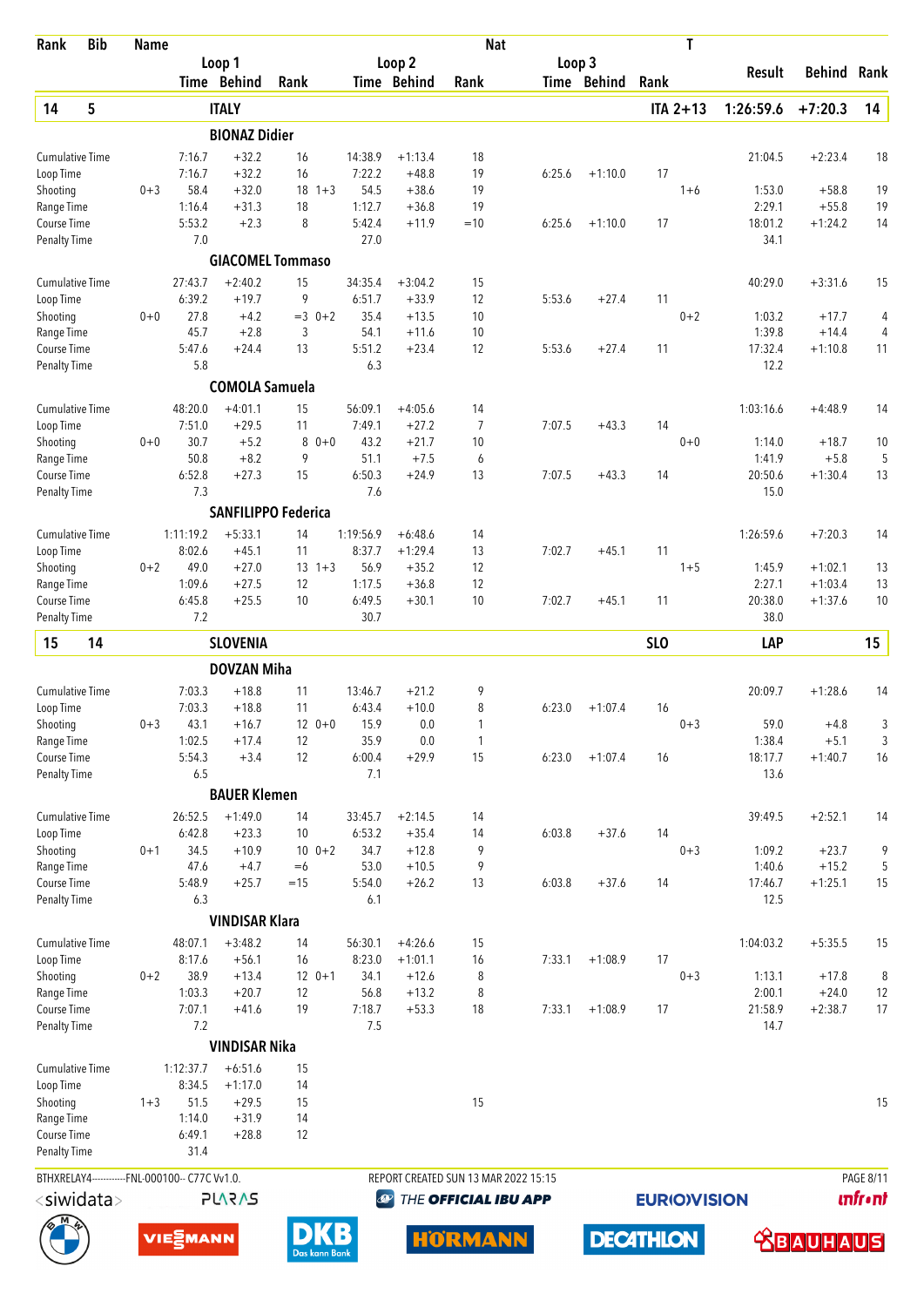| Rank                                | <b>Bib</b> | <b>Name</b> |                                                |                        |          |               |                   |                              | <b>Nat</b>           |                                      |                  |            | T                   |                   |                      |                |
|-------------------------------------|------------|-------------|------------------------------------------------|------------------------|----------|---------------|-------------------|------------------------------|----------------------|--------------------------------------|------------------|------------|---------------------|-------------------|----------------------|----------------|
|                                     |            |             |                                                | Loop 1                 |          |               |                   | Loop 2<br><b>Time Behind</b> |                      | Loop 3                               |                  |            |                     | Result            | <b>Behind</b>        | Rank           |
|                                     |            |             |                                                | Time Behind            | Rank     |               |                   |                              | Rank                 |                                      | Time Behind      | Rank       |                     |                   |                      |                |
| 16                                  | 9          |             |                                                | <b>POLAND</b>          |          |               |                   |                              |                      |                                      |                  | <b>POL</b> |                     | LAP               |                      | 16             |
|                                     |            |             |                                                | <b>ZAWOL Marcin</b>    |          |               |                   |                              |                      |                                      |                  |            |                     |                   |                      |                |
| <b>Cumulative Time</b><br>Loop Time |            |             | 6:55.5<br>6:55.5                               | $+11.0$<br>$+11.0$     | 8<br>8   |               | 14:30.6<br>7:35.1 | $+1:05.1$<br>$+1:01.7$       | 16<br>20             | 5:59.5                               | $+43.9$          | 12         |                     | 20:30.1           | $+1:49.0$            | 15             |
| Shooting                            |            | $0 + 0$     | 35.4                                           | $+9.0$                 | 9        | $2 + 3$       | 44.2              | $+28.3$                      | 17                   |                                      |                  |            | $2 + 3$             | 1:19.6            | $+25.4$              | 13             |
| Range Time                          |            |             | 54.2                                           | $+9.1$                 | 9        |               | 1:03.4            | $+27.5$                      | 18                   |                                      |                  |            |                     | 1:57.6            | $+24.3$              | 13             |
| Course Time                         |            |             | 5:55.0                                         | $+4.1$                 | 13       |               | 5:42.4            | $+11.9$                      | $=10$                | 5:59.5                               | $+43.9$          | 12         |                     | 17:36.9           | $+59.9$              | 11             |
| <b>Penalty Time</b>                 |            |             | 6.2                                            |                        |          |               | 49.3              |                              |                      |                                      |                  |            |                     | 55.5              |                      |                |
|                                     |            |             |                                                | <b>GUNKA Jan</b>       |          |               |                   |                              |                      |                                      |                  |            |                     |                   |                      |                |
| <b>Cumulative Time</b>              |            |             | 27:58.4                                        | $+2:54.9$              | 18       |               | 35:03.5           | $+3:32.3$                    | 16                   |                                      |                  |            |                     | 41:00.1           | $+4:02.7$            | 16             |
| Loop Time                           |            |             | 7:28.3                                         | $+1:08.8$              | 19       |               | 7:05.1            | $+47.3$                      | 15                   | 5:56.6                               | $+30.4$          | 12         |                     |                   |                      |                |
| Shooting                            |            | $1 + 3$     | 52.5<br>1:11.4                                 | $+28.9$                |          | $170+3$       | 43.5              | $+21.6$                      | 16                   |                                      |                  |            | $1 + 6$             | 1:36.0            | $+50.5$              | 19             |
| Range Time<br>Course Time           |            |             | 5:50.7                                         | $+28.5$<br>$+27.5$     | 17<br>17 |               | 1:03.7<br>5:55.4  | $+21.2$<br>$+27.6$           | 16<br>15             | 5:56.6                               | $+30.4$          | 12         |                     | 2:15.1<br>17:42.7 | $+49.7$<br>$+1:21.1$ | 19<br>13       |
| <b>Penalty Time</b>                 |            |             | 26.1                                           |                        |          |               | 5.9               |                              |                      |                                      |                  |            |                     | 32.1              |                      |                |
|                                     |            |             |                                                | <b>ZBYLUT Kinga</b>    |          |               |                   |                              |                      |                                      |                  |            |                     |                   |                      |                |
| <b>Cumulative Time</b>              |            |             | 49:18.5                                        | $+4:59.6$              | 16       |               | 57:42.8           | $+5:39.3$                    | 16                   |                                      |                  |            |                     | 1:04:55.6         | $+6:27.9$            | 16             |
| Loop Time                           |            |             | 8:18.4                                         | $+56.9$                | 17       |               | 8:24.3            | $+1:02.4$                    | 17                   | 7:12.8                               | $+48.6$          | 16         |                     |                   |                      |                |
| Shooting                            |            | $0 + 3$     | 55.9                                           | $+30.4$                |          | $18 \t 0+3$   | 48.1              | $+26.6$                      | 14                   |                                      |                  |            | $0 + 6$             | 1:44.0            | $+48.7$              | 17             |
| Range Time                          |            |             | 1:16.4                                         | $+33.8$                | 17       |               | 1:09.2            | $+25.6$                      | 15                   |                                      |                  |            |                     | 2:25.6            | $+49.5$              | 17             |
| Course Time                         |            |             | 6:54.9                                         | $+29.4$                | 18       |               | 7:07.8            | $+42.4$                      | 17                   | 7:12.8                               | $+48.6$          | 16         |                     | 21:15.5           | $+1:55.3$            | 16             |
| <b>Penalty Time</b>                 |            |             | 7.1                                            |                        |          |               | 7.2               |                              |                      |                                      |                  |            |                     | 14.4              |                      |                |
|                                     |            |             |                                                | <b>ZUK Kamila</b>      |          |               |                   |                              |                      |                                      |                  |            |                     |                   |                      |                |
| <b>Cumulative Time</b>              |            |             |                                                |                        |          |               |                   |                              |                      |                                      |                  |            |                     |                   |                      |                |
| Loop Time                           |            |             |                                                |                        |          |               |                   |                              |                      |                                      |                  |            |                     |                   |                      |                |
| Shooting<br>Range Time              |            | $0 + 1$     | 38.6                                           | $+16.6$                | 9        |               |                   |                              | 16                   |                                      |                  |            |                     |                   |                      | 16             |
| Course Time                         |            |             | 6:47.3                                         | $+27.0$                | 11       |               |                   |                              |                      |                                      |                  |            |                     |                   |                      |                |
| <b>Penalty Time</b>                 |            |             |                                                |                        |          |               |                   |                              |                      |                                      |                  |            |                     |                   |                      |                |
| 17                                  | 15         |             |                                                | <b>MOLDOVA</b>         |          |               |                   |                              |                      |                                      |                  | <b>MDA</b> |                     | LAP               |                      | 17             |
|                                     |            |             |                                                |                        |          |               |                   |                              |                      |                                      |                  |            |                     |                   |                      |                |
|                                     |            |             |                                                | <b>MAKAROV Maksim</b>  |          |               |                   |                              |                      |                                      |                  |            |                     |                   |                      |                |
| <b>Cumulative Time</b><br>Loop Time |            |             | 7:45.5<br>7:45.5                               | $+1:01.0$<br>$+1:01.0$ | 20<br>20 |               | 15:00.5<br>7:15.0 | $+1:35.0$<br>$+41.6$         | 20<br>16             | 6:27.0                               | $+1:11.4$        | 18         |                     | 21:27.5           | $+2:46.4$            | 20             |
| Shooting                            |            | $1 + 3$     | 56.6                                           | $+30.2$                |          | $170+1$       | 32.1              | $+16.2$                      | 7                    |                                      |                  |            | $1 + 4$             | 1:28.8            | $+34.6$              | 17             |
| Range Time                          |            |             | 1:15.8                                         | $+30.7$                | 17       |               | 51.1              | $+15.2$                      | 7                    |                                      |                  |            |                     | 2:06.9            | $+33.6$              | 17             |
| Course Time                         |            |             | 6:02.4                                         | $+11.5$                | 17       |               | 6:17.1            | $+46.6$                      | 17                   | 6:27.0                               | $+1:11.4$        | 18         |                     | 18:46.5           | $+2:09.5$            | 17             |
| <b>Penalty Time</b>                 |            |             | 27.2                                           |                        |          |               | 6.7               |                              |                      |                                      |                  |            |                     | 34.0              |                      |                |
|                                     |            |             |                                                | <b>MAGAZEEV Pavel</b>  |          |               |                   |                              |                      |                                      |                  |            |                     |                   |                      |                |
| <b>Cumulative Time</b>              |            |             | 29:14.3                                        | $+4:10.8$              | 20       |               | 35:58.6           | $+4:27.4$                    | 19                   |                                      |                  |            |                     | 41:48.9           | $+4:51.5$            | 17             |
| Loop Time                           |            |             | 7:46.8                                         | $+1:27.3$              | 20       |               | 6:44.3            | $+26.5$                      | 8                    | 5:50.3                               | $+24.1$          | 10         |                     |                   |                      |                |
| Shooting                            |            | $1 + 3$     | 58.9                                           | $+35.3$                |          | $190+0$       | 22.9              | $+1.0$                       | $\overline{2}$       |                                      |                  |            | $1 + 3$             | 1:21.9            | $+36.4$              | 14             |
| Range Time<br>Course Time           |            |             | 1:17.9<br>6:01.3                               | $+35.0$<br>$+38.1$     | 20<br>19 |               | 42.8<br>5:55.0    | $+0.3$<br>$+27.2$            | 3<br>14              | 5:50.3                               | $+24.1$          | 10         |                     | 2:00.7<br>17:46.6 | $+35.3$<br>$+1:25.0$ | 15<br>14       |
| <b>Penalty Time</b>                 |            |             | 27.6                                           |                        |          |               | 6.4               |                              |                      |                                      |                  |            |                     | 34.1              |                      |                |
|                                     |            |             |                                                | <b>IVANOVA Aliona</b>  |          |               |                   |                              |                      |                                      |                  |            |                     |                   |                      |                |
| <b>Cumulative Time</b>              |            |             | 49:59.1                                        | $+5:40.2$              | 18       |               | 57:57.4           | $+5:53.9$                    | 17                   |                                      |                  |            |                     | 1:04:57.4         | $+6:29.7$            | 17             |
| Loop Time                           |            |             | 8:10.2                                         | $+48.7$                | 15       |               | 7:58.3            | $+36.4$                      | 13                   | 7:00.0                               | $+35.8$          | 11         |                     |                   |                      |                |
| Shooting                            |            | $0 + 1$     | 44.5                                           | $+19.0$                |          | $140+0$       | 21.5              | 0.0                          | 1                    |                                      |                  |            | $0 + 1$             | 1:06.1            | $+10.8$              | 5              |
| Range Time                          |            |             | 1:08.7                                         | $+26.1$                | 13       |               | 43.6              | 0.0                          | 1                    |                                      |                  |            |                     | 1:52.3            | $+16.2$              | $\overline{7}$ |
| Course Time                         |            |             | 6:53.7                                         | $+28.2$                | 16       |               | 7:06.1            | $+40.7$                      | 16                   | 7:00.0                               | $+35.8$          | 11         |                     | 20:59.8           | $+1:39.6$            | 15             |
| <b>Penalty Time</b>                 |            |             | 7.7                                            |                        |          |               | 8.6               |                              |                      |                                      |                  |            |                     | 16.4              |                      |                |
|                                     |            |             |                                                | <b>STREMOUS Alina</b>  |          |               |                   |                              |                      |                                      |                  |            |                     |                   |                      |                |
| <b>Cumulative Time</b>              |            |             |                                                |                        |          |               |                   |                              |                      |                                      |                  |            |                     |                   |                      |                |
| Loop Time                           |            |             |                                                |                        |          |               |                   |                              |                      |                                      |                  |            |                     |                   |                      |                |
| Shooting                            |            |             |                                                |                        | 17       |               |                   |                              | 17                   |                                      |                  |            |                     |                   |                      | 17             |
| Range Time                          |            |             |                                                |                        |          |               |                   |                              |                      |                                      |                  |            |                     |                   |                      |                |
| Course Time<br><b>Penalty Time</b>  |            |             |                                                |                        |          |               |                   |                              |                      |                                      |                  |            |                     |                   |                      |                |
|                                     |            |             |                                                |                        |          |               |                   |                              |                      |                                      |                  |            |                     |                   |                      |                |
|                                     |            |             | BTHXRELAY4------------FNL-000100-- C77C Vv1.0. |                        |          |               |                   |                              |                      | REPORT CREATED SUN 13 MAR 2022 15:15 |                  |            |                     |                   |                      | PAGE 9/11      |
| $<$ siwidata $>$                    |            |             |                                                | <b>PLARAS</b>          |          |               | $\bigcirc$        |                              | THE OFFICIAL IBU APP |                                      |                  |            | <b>EURIO)VISION</b> |                   |                      | <b>unfront</b> |
|                                     |            |             | VIE EMANN                                      |                        |          |               | B                 |                              | <b>HORMANN</b>       |                                      | <b>DECATHLON</b> |            |                     |                   |                      |                |
|                                     |            |             |                                                |                        |          | Das kann Bank |                   |                              |                      |                                      |                  |            |                     |                   | <b>ABAUHAUS</b>      |                |





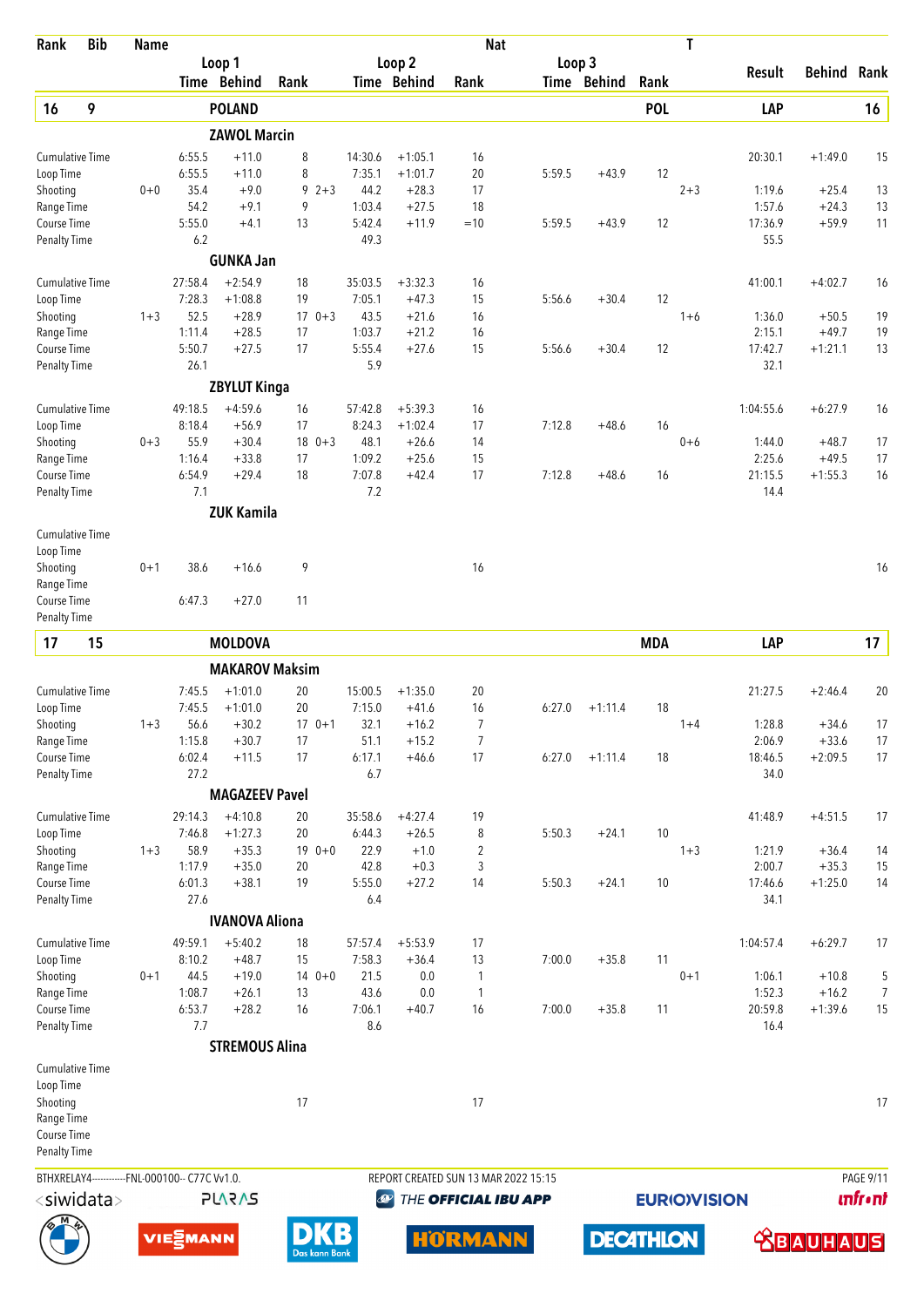| Rank                                           | <b>Bib</b> | <b>Name</b> |                  |                             |          |               |                   |                              | <b>Nat</b>           |                                      |                  |            | T                   |                   |                      |                 |
|------------------------------------------------|------------|-------------|------------------|-----------------------------|----------|---------------|-------------------|------------------------------|----------------------|--------------------------------------|------------------|------------|---------------------|-------------------|----------------------|-----------------|
|                                                |            |             |                  | Loop 1<br>Time Behind       | Rank     |               |                   | Loop 2<br><b>Time Behind</b> | Rank                 | Loop 3                               | Time Behind      | Rank       |                     | Result            | <b>Behind Rank</b>   |                 |
| 18                                             | 19         |             |                  | <b>JAPAN</b>                |          |               |                   |                              |                      |                                      |                  | <b>JPN</b> |                     | LAP               |                      | 18              |
|                                                |            |             |                  | <b>TACHIZAKI Mikito</b>     |          |               |                   |                              |                      |                                      |                  |            |                     |                   |                      |                 |
| <b>Cumulative Time</b>                         |            |             | 7:13.0           | $+28.5$                     | 14       |               | 14:34.2           | $+1:08.7$                    | 17                   |                                      |                  |            |                     | 20:51.2           | $+2:10.1$            | 16              |
| Loop Time                                      |            |             | 7:13.0           | $+28.5$                     | 14       |               | 7:21.2            | $+47.8$                      | 18                   | 6:17.0                               | $+1:01.4$        | 15         |                     |                   |                      |                 |
| Shooting                                       |            | $0 + 1$     | 34.2             | $+7.8$                      | 6        | $0 + 3$       | 36.2              | $+20.3$                      | 13                   |                                      |                  |            | $0 + 4$             | 1:10.4            | $+16.2$              | 8               |
| Range Time<br>Course Time                      |            |             | 53.8<br>6:12.1   | $+8.7$<br>$+21.2$           | 8<br>20  |               | 56.1<br>6:18.1    | $+20.2$<br>$+47.6$           | 13<br>18             | 6:17.0                               | $+1:01.4$        | 15         |                     | 1:49.9<br>18:47.2 | $+16.6$<br>$+2:10.2$ | $=10$<br>18     |
| <b>Penalty Time</b>                            |            |             | 7.1              |                             |          |               | 6.9               |                              |                      |                                      |                  |            |                     | 14.0              |                      |                 |
|                                                |            |             |                  | <b>OZAKI Kosuke</b>         |          |               |                   |                              |                      |                                      |                  |            |                     |                   |                      |                 |
| <b>Cumulative Time</b>                         |            |             | 27:49.2          | $+2:45.7$                   | 16       |               | 35:22.4           | $+3:51.2$                    | 17                   |                                      |                  |            |                     | 41:54.0           | $+4:56.6$            | 19              |
| Loop Time                                      |            |             | 6:58.0           | $+38.5$                     | 16       |               | 7:33.2            | $+1:15.4$                    | 19                   | 6:31.6                               | $+1:05.4$        | 19         |                     |                   |                      |                 |
| Shooting                                       |            | $0 + 0$     | 27.8<br>47.2     | $+4.2$<br>$+4.3$            | 5        | $=3$ 0+2      | 38.4<br>59.7      | $+16.5$<br>$+17.2$           | 14<br>14             |                                      |                  |            | $0 + 2$             | 1:06.2<br>1:46.9  | $+20.7$<br>$+21.5$   | 6<br>10         |
| Range Time<br>Course Time                      |            |             | 6:03.3           | $+40.1$                     | 20       |               | 6:26.1            | $+58.3$                      | 19                   | 6:31.6                               | $+1:05.4$        | 19         |                     | 19:01.0           | $+2:39.4$            | 19              |
| <b>Penalty Time</b>                            |            |             | 7.4              |                             |          |               | 7.4               |                              |                      |                                      |                  |            |                     | 14.9              |                      |                 |
|                                                |            |             |                  | <b>MAEDA Sari</b>           |          |               |                   |                              |                      |                                      |                  |            |                     |                   |                      |                 |
| <b>Cumulative Time</b>                         |            |             | 49:57.9          | $+5:39.0$                   | 17       |               | 58:10.4           | $+6:06.9$                    | 18                   |                                      |                  |            |                     |                   |                      |                 |
| Loop Time                                      |            |             | 8:03.9           | $+42.4$                     | 14       |               | 8:12.5            | $+50.6$                      | 15                   |                                      |                  |            |                     |                   |                      |                 |
| Shooting                                       |            | $0 + 2$     | 49.6             | $+24.1$                     |          | $150+3$       | 51.2              | $+29.7$                      | 17                   |                                      |                  |            | $0 + 5$             | 1:40.8            | $+45.5$              | 16              |
| Range Time<br>Course Time                      |            |             | 1:11.0<br>6:45.7 | $+28.4$<br>$+20.2$          | 14<br>13 |               | 1:12.7<br>6:52.5  | $+29.1$<br>$+27.1$           | 17<br>14             |                                      |                  |            |                     | 2:23.7            | $+47.6$              | 15              |
| <b>Penalty Time</b>                            |            |             | 7.1              |                             |          |               | 7.3               |                              |                      |                                      |                  |            |                     | 14.4              |                      |                 |
|                                                |            |             |                  | <b>TANAKA Yurie</b>         |          |               |                   |                              |                      |                                      |                  |            |                     |                   |                      |                 |
| <b>Cumulative Time</b>                         |            |             |                  |                             |          |               |                   |                              |                      |                                      |                  |            |                     |                   |                      |                 |
| Loop Time                                      |            |             |                  |                             |          |               |                   |                              |                      |                                      |                  |            |                     |                   |                      |                 |
| Shooting                                       |            |             |                  |                             | 18       |               |                   |                              | 18                   |                                      |                  |            |                     |                   |                      | 18              |
| Range Time                                     |            |             |                  |                             |          |               |                   |                              |                      |                                      |                  |            |                     |                   |                      |                 |
| Course Time<br><b>Penalty Time</b>             |            |             |                  |                             |          |               |                   |                              |                      |                                      |                  |            |                     |                   |                      |                 |
| 19                                             | 18         |             |                  | <b>LATVIA</b>               |          |               |                   |                              |                      |                                      |                  | LAT        |                     | LAP               |                      | 19              |
|                                                |            |             |                  |                             |          |               |                   |                              |                      |                                      |                  |            |                     |                   |                      |                 |
|                                                |            |             |                  | <b>BALODIS Rudis</b>        |          |               |                   |                              |                      |                                      |                  |            |                     |                   |                      |                 |
| <b>Cumulative Time</b><br>Loop Time            |            |             | 7:23.7<br>7:23.7 | $+39.2$<br>$+39.2$          | 19<br>19 |               | 14:44.6<br>7:20.9 | $+1:19.1$<br>$+47.5$         | 19<br>17             | 6:34.3                               | $+1:18.7$        | 19         |                     | 21:18.9           | $+2:37.8$            | 19              |
| Shooting                                       |            | $0 + 2$     | 49.0             | $+22.6$                     |          | $150+1$       | 32.8              | $+16.9$                      | 9                    |                                      |                  |            | $0 + 3$             | 1:21.8            | $+27.6$              | 14              |
| Range Time                                     |            |             | 1:07.9           | $+22.8$                     | 15       |               | 51.6              | $+15.7$                      | 9                    |                                      |                  |            |                     | 1:59.5            | $+26.2$              | 16              |
| Course Time                                    |            |             | 6:09.3           | $+18.4$                     | 19       |               | 6:22.6            | $+52.1$                      | 20                   | 6:34.3                               | $+1:18.7$        | 19         |                     | 19:06.2           | $+2:29.2$            | 20              |
| <b>Penalty Time</b>                            |            |             | 6.4              |                             |          |               | 6.7               |                              |                      |                                      |                  |            |                     | 13.2              |                      |                 |
|                                                |            |             |                  | <b>PATRIJUKS Aleksandrs</b> |          |               |                   |                              |                      |                                      |                  |            |                     |                   |                      |                 |
| <b>Cumulative Time</b>                         |            |             | 28:11.1          | $+3:07.6$                   | 19       |               | 35:29.2           | $+3:58.0$                    | 18                   |                                      |                  |            |                     | 41:53.1           | $+4:55.7$            | 18              |
| Loop Time                                      |            | $0 + 2$     | 6:52.2<br>39.3   | $+32.7$<br>$+15.7$          | 13       | $12 \t 0+2$   | 7:18.1<br>48.2    | $+1:00.3$                    | 17                   | 6:23.9                               | $+57.7$          | 18         | $0 + 4$             |                   |                      |                 |
| Shooting<br>Range Time                         |            |             | 58.9             | $+16.0$                     | 13       |               | 1:09.0            | $+26.3$<br>$+26.5$           | 18<br>18             |                                      |                  |            |                     | 1:27.5<br>2:07.9  | $+42.0$<br>$+42.5$   | 16<br>17        |
| Course Time                                    |            |             | 5:46.7           | $+23.5$                     | 12       |               | 6:02.3            | $+34.5$                      | 18                   | 6:23.9                               | $+57.7$          | 18         |                     | 18:12.9           | $+1:51.3$            | 18              |
| Penalty Time                                   |            |             | 6.6              |                             |          |               | 6.7               |                              |                      |                                      |                  |            |                     | 13.4              |                      |                 |
|                                                |            |             |                  | <b>SABULE Annija</b>        |          |               |                   |                              |                      |                                      |                  |            |                     |                   |                      |                 |
| <b>Cumulative Time</b>                         |            |             | 50:48.8          | $+6:29.9$                   | 19       |               |                   |                              |                      |                                      |                  |            |                     |                   |                      |                 |
| Loop Time                                      |            |             | 8:55.7           | $+1:34.2$                   | 19       |               |                   |                              |                      |                                      |                  |            |                     |                   |                      |                 |
| Shooting<br>Range Time                         |            | $0 + 3$     | 1:02.7<br>1:25.7 | $+37.2$<br>$+43.1$          | 18       | $190+1$       | 33.9              | $+12.4$                      | 7                    |                                      |                  |            | $0 + 4$             | 1:36.7            | $+41.4$              | 15              |
| Course Time                                    |            |             | 7:22.1           | $+56.6$                     | 20       |               | 7:33.3            | $+1:07.9$                    | 19                   |                                      |                  |            |                     |                   |                      |                 |
| <b>Penalty Time</b>                            |            |             | 7.8              |                             |          |               |                   |                              |                      |                                      |                  |            |                     |                   |                      |                 |
|                                                |            |             |                  | <b>BULINA Sanita</b>        |          |               |                   |                              |                      |                                      |                  |            |                     |                   |                      |                 |
| <b>Cumulative Time</b>                         |            |             |                  |                             |          |               |                   |                              |                      |                                      |                  |            |                     |                   |                      |                 |
| Loop Time                                      |            |             |                  |                             |          |               |                   |                              |                      |                                      |                  |            |                     |                   |                      |                 |
| Shooting<br>Range Time                         |            |             |                  |                             | 19       |               |                   |                              | 19                   |                                      |                  |            |                     |                   |                      | 19              |
| Course Time                                    |            |             |                  |                             |          |               |                   |                              |                      |                                      |                  |            |                     |                   |                      |                 |
| Penalty Time                                   |            |             |                  |                             |          |               |                   |                              |                      |                                      |                  |            |                     |                   |                      |                 |
| BTHXRELAY4------------FNL-000100-- C77C Vv1.0. |            |             |                  |                             |          |               |                   |                              |                      | REPORT CREATED SUN 13 MAR 2022 15:15 |                  |            |                     |                   |                      | PAGE 10/11      |
| $<$ siwidata $>$                               |            |             |                  | <b>PLARAS</b>               |          |               | $\bigcirc$        |                              | THE OFFICIAL IBU APP |                                      |                  |            | <b>EURIO)VISION</b> |                   |                      | <b>unfr</b> •nt |
|                                                |            |             |                  |                             |          |               |                   |                              |                      |                                      |                  |            |                     |                   |                      |                 |
|                                                |            |             | VIESMANN         |                             |          | Das kann Bank |                   |                              | HORMANN              |                                      | <b>DECATHLON</b> |            |                     |                   | <b> SBAUHAUS</b>     |                 |